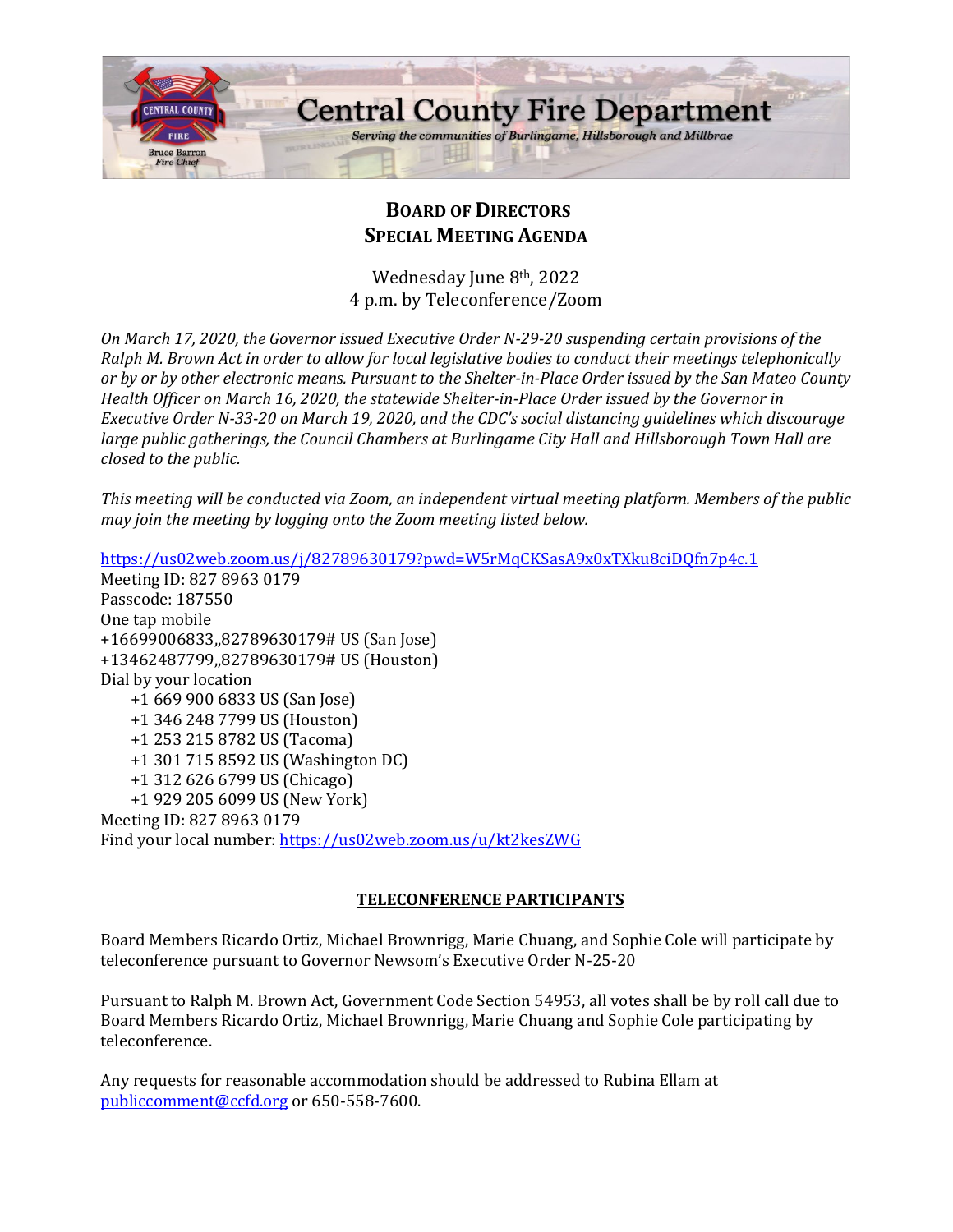# **1. CALL TO ORDER**

## **2. PLEDGE OF ALLEGIANCE**

## **3. ROLL CALL**

## **4. APPROVAL OF MINUTES**

- a. Minutes from April 13, 2022, regular meeting
- b. Minutes from May 10, 2022, special meeting

## **5. REPORT OUT FROM CLOSED SESSION**

There was no closed session at the last meeting.

## **6. PUBLIC COMMENTS – NON-AGENDA**

The Ralph M. Brown Act (the State local agency open meeting law) prohibits the Board from acting on any matter which is not on the agenda. It is the policy of the Board to refer such matters to staff for investigation and/or action. For purposes of this teleconference meeting, members of the public may provide written comments by email to *[publiccomment@ccfd.org](mailto:publiccomment@ccfd.org)*. Emailed comments should include the specific agenda item on which you are commenting on or note that your comment concerns an item that is not on the agenda. The length of the emailed comment should be commensurate with the three minutes allowed for verbal comments, which is approximately 250- 300 words. To ensure your comment is received and read to the Board of Directors for the appropriate agenda item, please submit your email no later than 3 p.m. on Wednesday June 8th, 2022.

## **7. CONSENT CALENDAR**

- a. Resolution finding that meetings of the Central County Fire Department Fire Board via Teleconference protect against the ongoing and imminent health and safety risks posed by COVID-19 and determining that all such meetings will continue to be by teleconference pursuant to California Government Code Section 54953(e)
- b. Resolution authorizing the Chief Administrative Officer to approve the purchase of two new staff vehicles

## **8. PUBLIC HEARING**

There are no public hearing items for this meeting.

## **9. NEW BUSINESS**

a. Resolution to Adopt the Salary Schedule for the Central County Fire Department

## **10. BOARD OF DIRECTORS' COMMENTS**

## **11. ADJOURN TO CLOSED SESSION**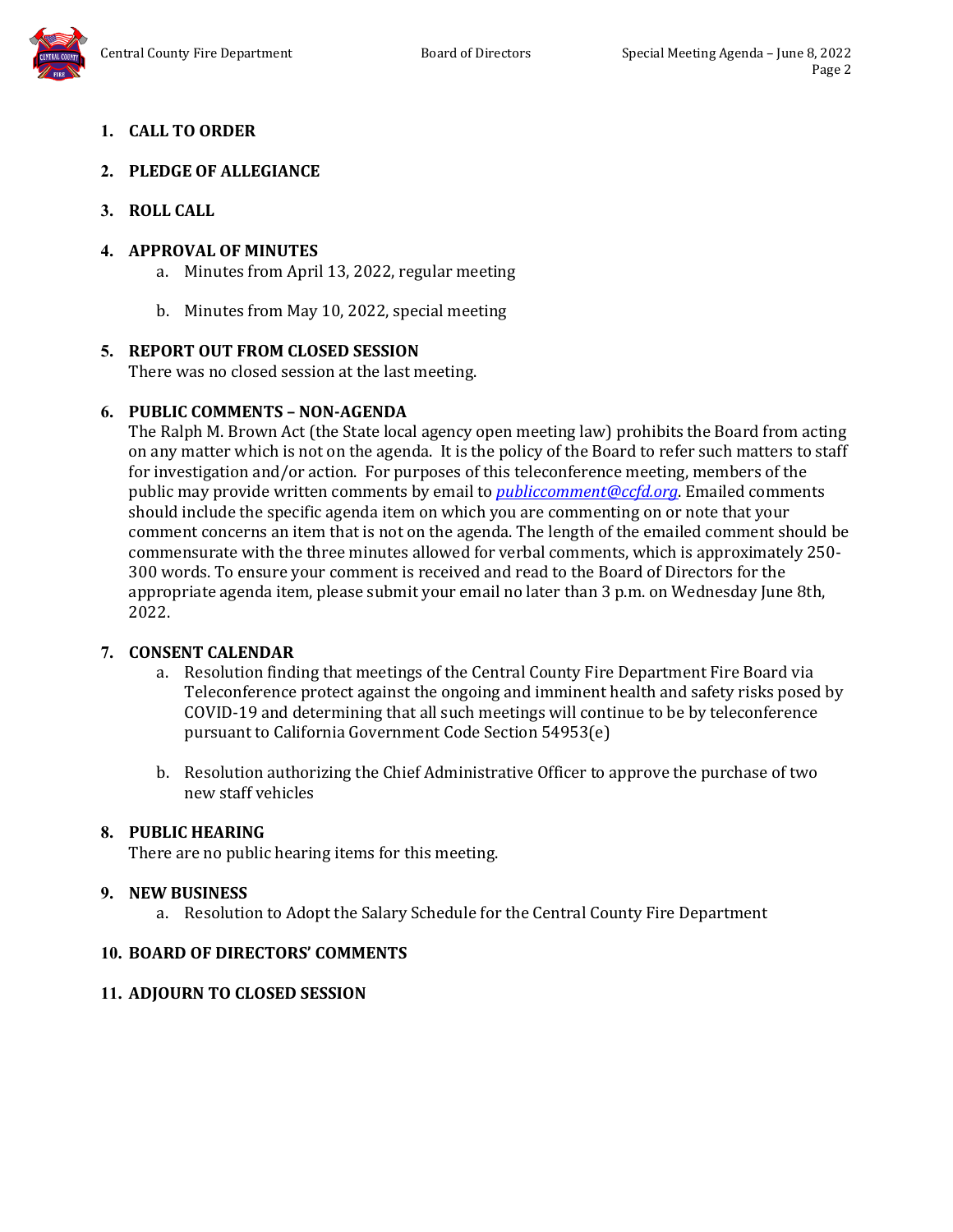## **12. CLOSED SESSION**

a. Conference with Labor Negotiator for Central County Firefighters Union (Fire Captains, Firefighters, Fire Inspector and Deputy Fire Marshal) and Fire Administrators (Battalion Chiefs and Fire Marshal) (GC#54957.6(a)). Agency Negotiators: Kristin Armbruster, HR Manager, Town of Hillsborough, and Timothy Davis, Attorney, Burke, Williams & Sorensen

## **13. ADJOURNMENT**

*NOTICE: Any members of the public wishing accommodations for disabilities please contact the Secretary at (650) 558-7600 at least 24 hours before the meeting. A copy of the agenda packet is available for public review at the Fire Administration Offices, 1399 Rollins Road, Burlingame from 8:00 a.m. to 4:00 p.m. and on the CCFD website a[t www.ccfdonline.org.](http://www.ccfdonline.org/)*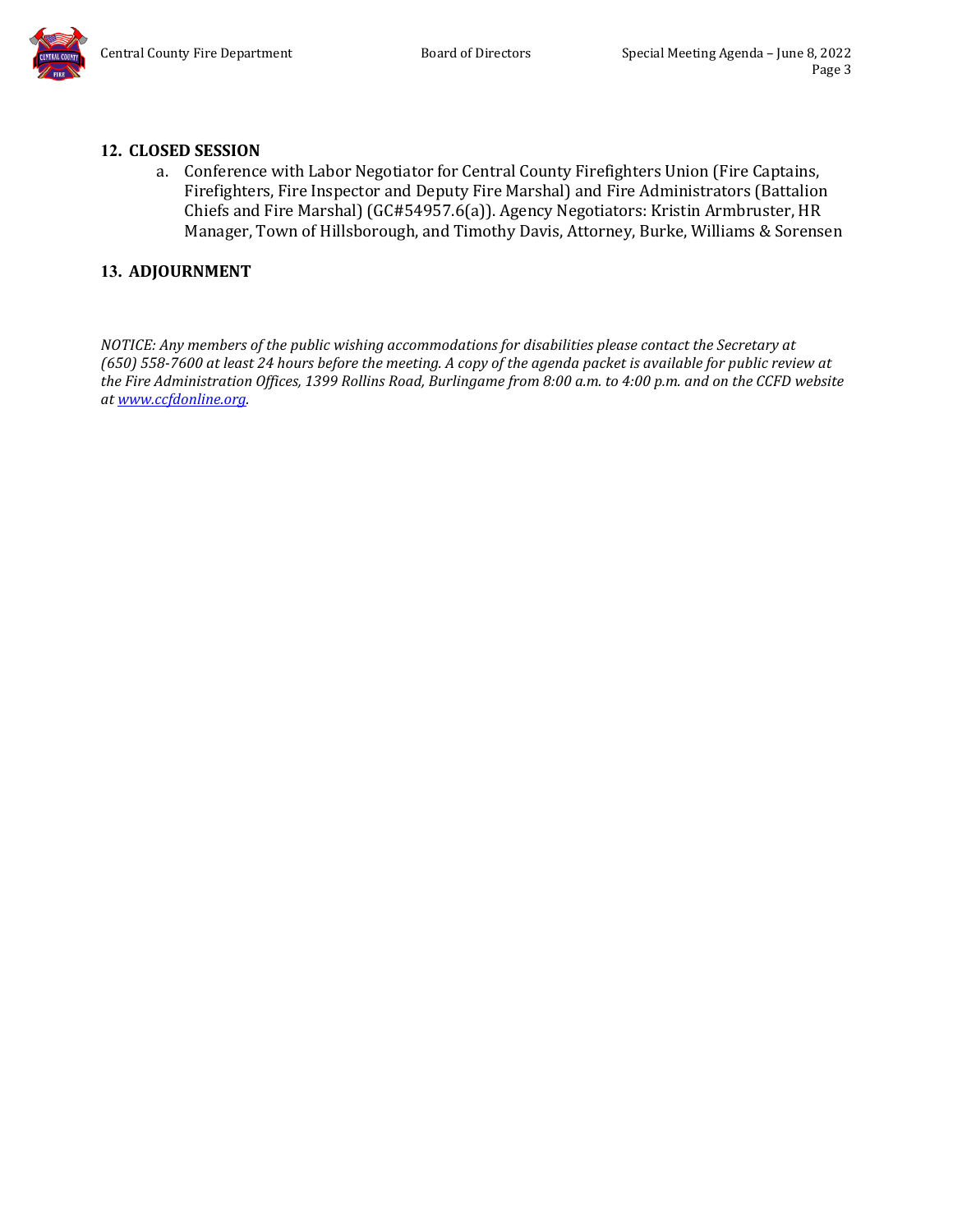

BOARD OF DIRECTORS MEETING MINUTES *(Unapproved)* Regular Meeting | Wednesday, April 13th, 2022

## **1. CALL TO ORDER**

The meeting was called to order by Chair Ortiz at 4:00 p.m.

## **2. PLEDGE OF ALLEGIANCE**

**3. ROLL CALL** All members were present.

## **4. APPROVAL OF MINUTES**

- a. Regular meeting minutes of February 9, 2022
- b. Special meeting minutes of March 15, 2022

Board Member Cole motioned to approve the special meeting minutes of March 15, 2022, and regular meeting minutes of February 9, 2022. Vice Chair Chuang seconded the motion. Approved 4-0-0.

## **5. REPORT OUT FROM CLOSED SESSION**

a. Report out from closed session of March 15, 2022

General Counsel, Jean Savaree, reported that no action was taken in the closed session.

## **6. PUBLIC COMMENTS – NON-AGENDA**

There were no public comments.

#### **7. CONSENT CALENDAR**

- a. Central County Fire Department Treasurer's Report for Q1 and Q2 Fiscal Year 2021-22
- b. Resolution finding that meetings of the Central County Fire Department Fire Board via Teleconference protect against the ongoing and imminent health and safety risks posed by COVID-19 and determining that all such meetings will continue to be by teleconference pursuant to California Government Code Section 54953(e)
- c. Resolution adopting salary increases and changes to benefits for the Unrepresented employees of the Central County Fire Department

Board Member Brownrigg motioned to approve the items 7a., 7b., and 7c. Vice Chair Chuang seconded the motion. Approved 4-0-0.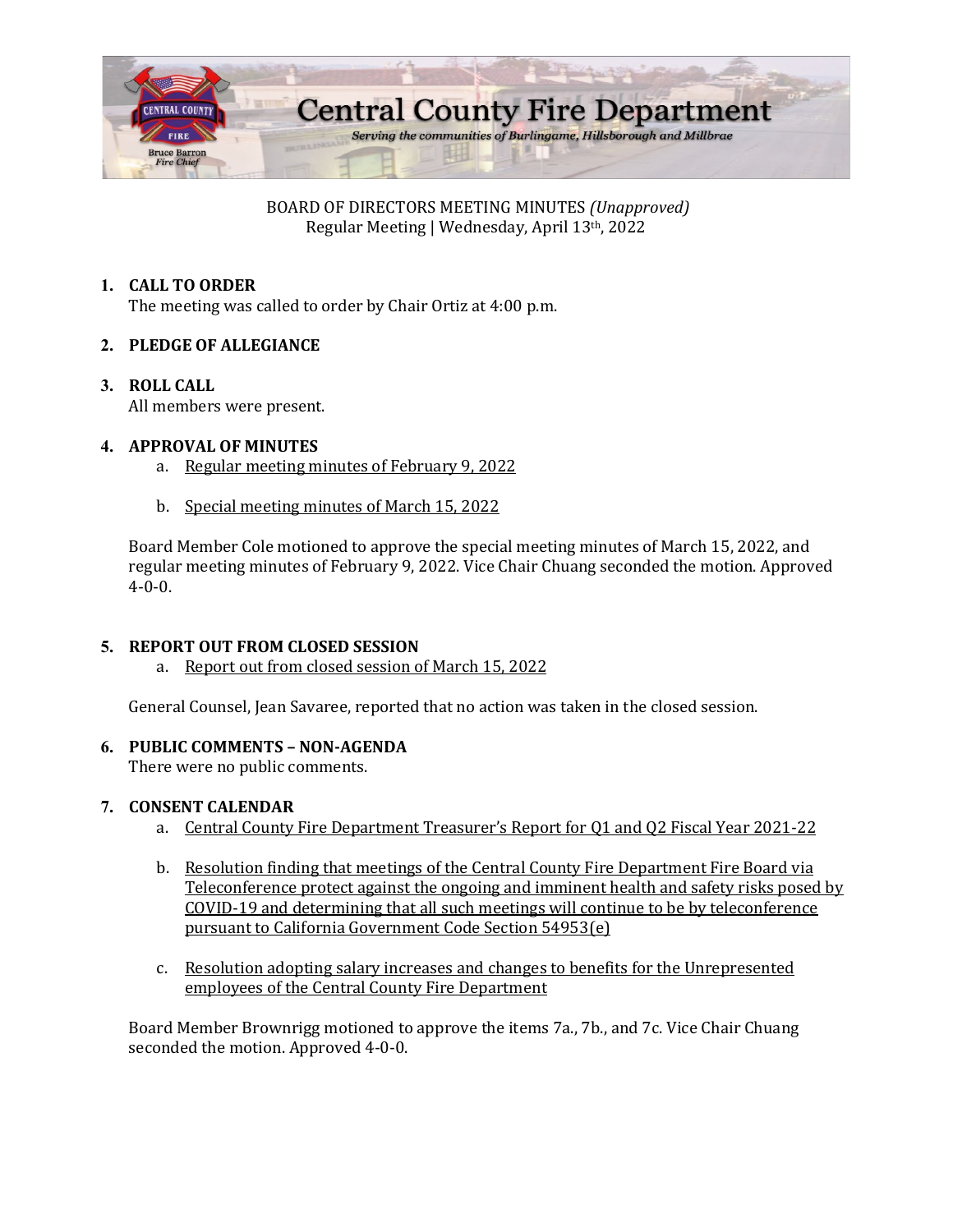#### **8. PUBLIC HEARING**

#### a. A Public Hearing to approve the Resolution to Adopt the Fiscal Year 2022-2023 Budget for the Central County Fire Department

- i. Staff Report (includes PowerPoint)
- ii. Open Public Hearing and receive comments
- iii. Close Public Hearing
- iv. Approve the Resolution to Adopt the Fiscal Year 2022-2023 Budget for the Central County Fire Department

Finance Director Jan Cooke provided an overview of the 2022-2023 budget:

The General Fund proposed budget is growing \$2.4 million (8.3%) driven by a \$2.2 million (7.7%) increase in expenditures and a \$0.2 million (0.5%) decrease in operating revenues as compared to the FY 2021-22 adopted budget. Of the 7.7% increase in expenditures, 2.3% is attributable to changes in the Training program. As of July 1, the Training program will be for CCFD/San Bruno personnel only, with San Mateo Consolidated no longer participating in the Joint Training Program with CCFD. The new training program is staffed with a CCFD Battalion Chief and a Fire Captain creating a new additional headcount of two. The expenses for the program and staffing will provide CCFD with the resources to deliver all of the mandated training requirements in-house.

The expenditures increase of \$2.2 million is primarily driven by 1) headcount additions for the Joint Training program, 2) contractual increases for cost of living and 3) CalPERS pension contributions. The operating revenue decrease of \$0.2 million is primarily due to a reduction in mechanics' shop revenue, ALS revenue, and reimbursement programs which are somewhat offset by strike team reimbursements. The chart below demonstrates the budget increases in relation to the overall 8.3% increase.

The FY 2022-23 proposed budget reflects a cost-of-living wage increase assumption of 3% for the firefighter group. A new MOU effective for 7/1/2022 is still under review at the time of this budget preparation. In addition, the proposed budget assumes that CCFD will make its annual UAL (Unfunded Accrued Liability) payment to CalPERS as a lump sum amount in July, rather than an even monthly amount. Prefunding achieves approximately in \$125k savings in interest payments. The monthly city contributions are adjusted to reflect a higher amount in July and lower even amounts for the remaining months in the fiscal year.

#### **Detailed Analysis**

#### Operating Revenues:

General Fund operating revenues are projected to decrease \$156k (-9.6%) as compared to the FY 21/22 adopted budget.

- Fire code permits are expected to decrease based on current trend. [-\$5k, -20% change]
- ALS JPA revenue is expected to decrease due to the rising cost of EMS labor. (-\$81k, -30%)
- Joint training revenue in FY 22/23 is the reimbursement revenue from City of San Bruno for the training program. The program in FY 21/22 was a joint program with San Mateo Consolidated and the compensation to CCFD was based on a formula. In FY 22/23, the program will be for CCFD and San Bruno only. (+\$6k, 5%)
- The mechanic shop revenues are expected to decrease with the shop only servicing apparatus for the City of San Bruno. (-\$19k, -50% change)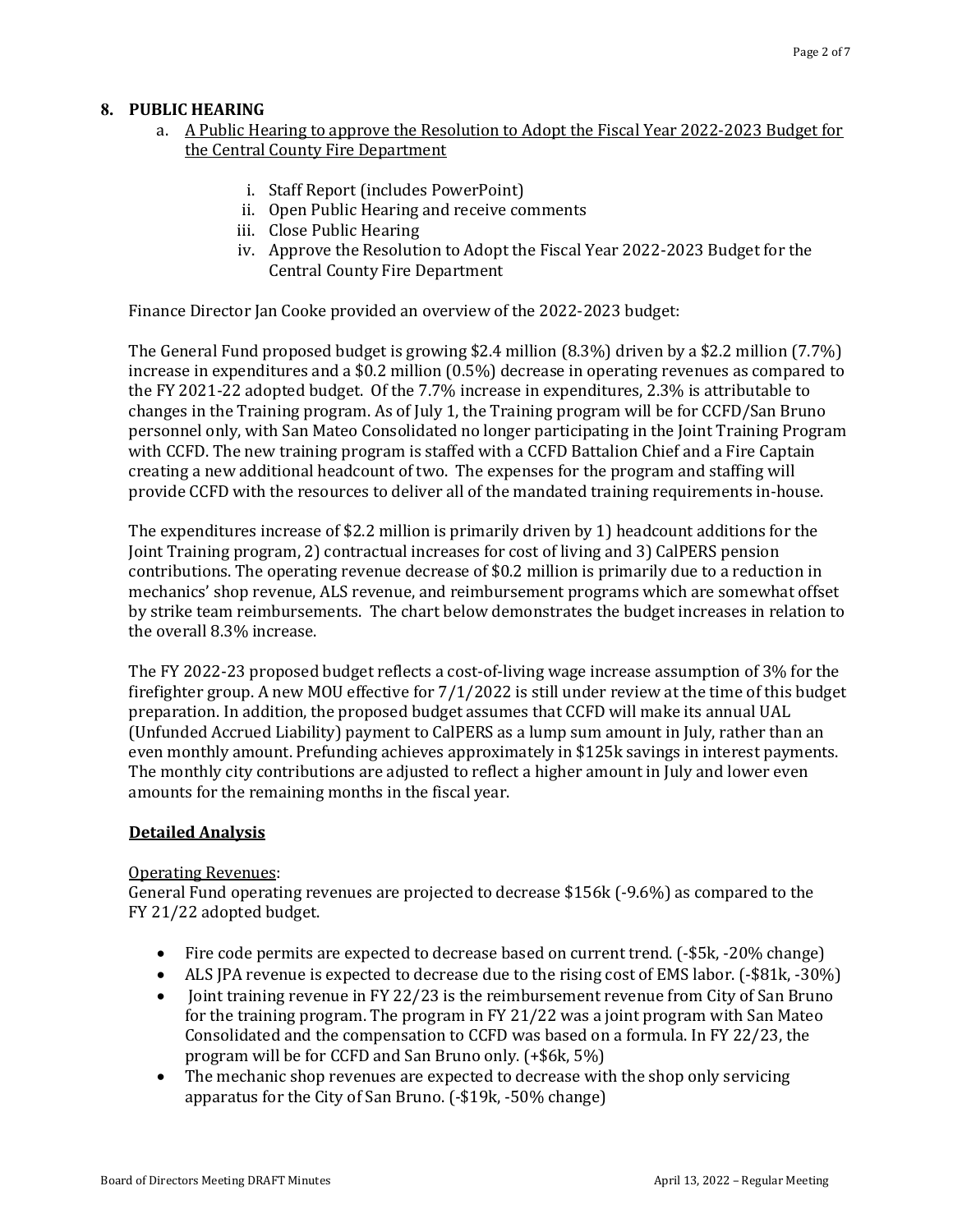• All other revenues combined are projected to decrease primarily due to cessation of reimbursable programs and lower revenue from Insurance Fund due to lower disability repayments, offset by strike team reimbursement revenue. (-\$57k, -4.3% decrease)

#### Salaries and Benefits

The overall increase in salaries and benefits is \$2.0 million (7.4%) as compared to FY 21/22 adopted budget. This is primarily attributable to headcount additions, contractual salary and benefits MOU and pension costs.

- Salaries expenditures increase with contractual MOU increases and two headcount additions for the training program. (+\$800k, 6% increase).
- Overtime costs increase for coverage during vacation. (+\$74k, 4% increase).
- Retirement annual contributions as a percentage of payrolls are increasing 10% for the Safety Classic Plan (71.1% in FY 22/23 versus 67.1% in FY 21/22) and decreasing .3% for the Safety PEPRA Plan (14.1% in FY 22/23 versus 14.4% in FY 21/22). (+663k, 11% increase).
- The workers' compensation contribution remains at \$1.9 million in FY 22/23 budget based on the new workers compensation actuarial valuation. (No change).
- All other benefits (Health, dental, other) increase primarily from FY 21/22 due to experience rate and healthcare cost increases. (\$181k, 6% increase).
- Other Post-Employment Benefit (OPEB) funding for FY 21/22 is estimated at \$1.4 pending the new actuarial valuation. (+\$19k, 1% increase)
- Leave payouts include payouts for vacation and sick leave programs and for retirements. (+\$275k, 140%)

#### Materials and Services Expenditures

• Materials and Services expenditures are budgeted to increase \$107k (+5%) primarily for increase in liability and property insurance and the training program safety and EMS expenses. These are somewhat offset by lower apparatus maintenance, WUI and contractual services costs.

Asset Replacements/Reserves

• A service charge of \$1,075,000 is budgeted in the FY 22/23 General Fund for equipment replacements. In addition, a \$100k service charge is budgeted for a transfer to the capital fund.

#### **Fiscal Impact:**

The proposed budget for FY 22/23 reflects a \$31.2 million contribution requirement from Burlingame, Hillsborough, and Millbrae. This is a \$2.4 million (8.3%) increase over the FY 21/22 adopted budget.

Vice Chair Chuang inquired about Millbrae and whether they are apprised to the budget process and expectations of the increase. Ms. Cooke affirmed that several meetings with all three cities had taken place over the last several months to outline the budget in detail.

Board Member Brownrigg stressed that in looking over the budget, CCFD is very efficient versus its peers in terms of financial performance and asked whether CCFD benchmarks its financial performance, costs/recovery for delivery of services, against other agencies on a per capita basis. Chief Barron stated that once the draft of the community risk assessment/standards of cover study from consultant A.P. Triton is received, we can take a look at the data collected and see how CCFD compares to other agencies.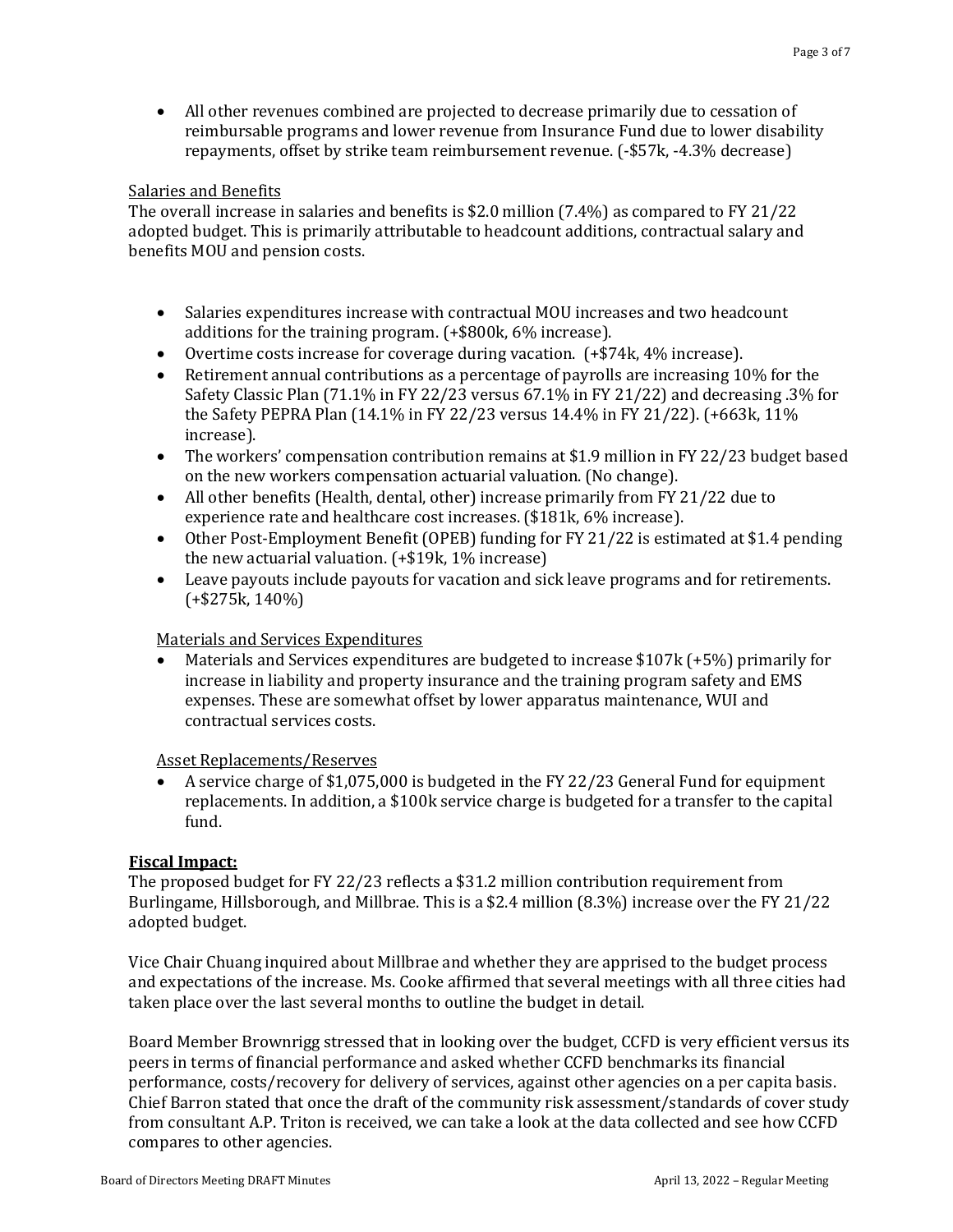Board Member Cole asked about the training program and if bringing it in-house will reduce budgetary costs. Chief Barron explained that in partnering with San Bruno Fire Department, CCFD will be recovering ⅓ or approximately \$124,000 for the EMS Manager, administrative and various operating costs. A formal agreement between San Bruno Fire and CCFD will be written and reevaluated after a period of one year to assess and assure that costs are being covered and that things are equalized.

Chair Ortiz inquired about the \$124,000 coming from San Bruno Fire and whether it is included in the budget. Ms. Cooke confirmed that it is included. Chair Ortiz further inquired about the new positions outlined in the staff report and the corresponding increase of \$583,288 and requested a breakdown. Ms. Cooke explained that the \$583,288 is for the salaries of two positions, PERS costs and benefits and is partly offset by the \$124,000 from San Bruno Fire.

Vice Chair Chuang asked about the new positions in the training division and the process(es) involved in staffing those positions. Chief Barron stated that originally the Training Battalion Chief position was a shared position between CCFD, San Bruno and San Mateo Consolidated Fire. Since San Mateo is no longer part of the training division, CCFD created an in-house position for the Training Battalion Chief (no longer a shared position). CCFD will contribute one Training Captain and San Bruno Fire will contribute one Training Captain to work under the Training Battalion Chief to administer training. The EMS Manager will be shared a position with San Bruno Fire and will take care of Paramedic education, quality assurance and all EMS county requirements.

Vice Chair Chuang motioned to approve the resolution to adopt the 2022-2023 budget. Board Member Brownrigg seconded the motion. Approved 4-0-0.

#### b. A Public Hearing to approve the Resolution to Adopt the Master Fee Schedule for Central County Fire Department

- v. Staff Report
- vi. Open Public Hearing and receive comments
- vii. Close Public Hearing
- viii. Approve the Resolution to Adopt the Master Fee Schedule for the Central County Fire Department

Chief Barron presented the Master Fee Schedule for the Central County Fire Department for the 2022-2023 budget and stated it is a policy that fees are increased every two years and that there are no changes in fees this fiscal year. Chief Barron further stated that after the community risk assessment/standards of cover study from our consultant A.P. Triton is received, any recommendations for adjustments as compared to other agencies will be considered.

Vice Chair Chuang commented about the Master Fee schedule and stated that the fees are based on staff hours spent on delivering services and covering costs and not revenue generation.

Vice Chair Chuang motioned to approve the resolution to adopt the Master Fee Schedule for 2022- 2023. Board Member Cole seconded the motion. Approved 4-0-0.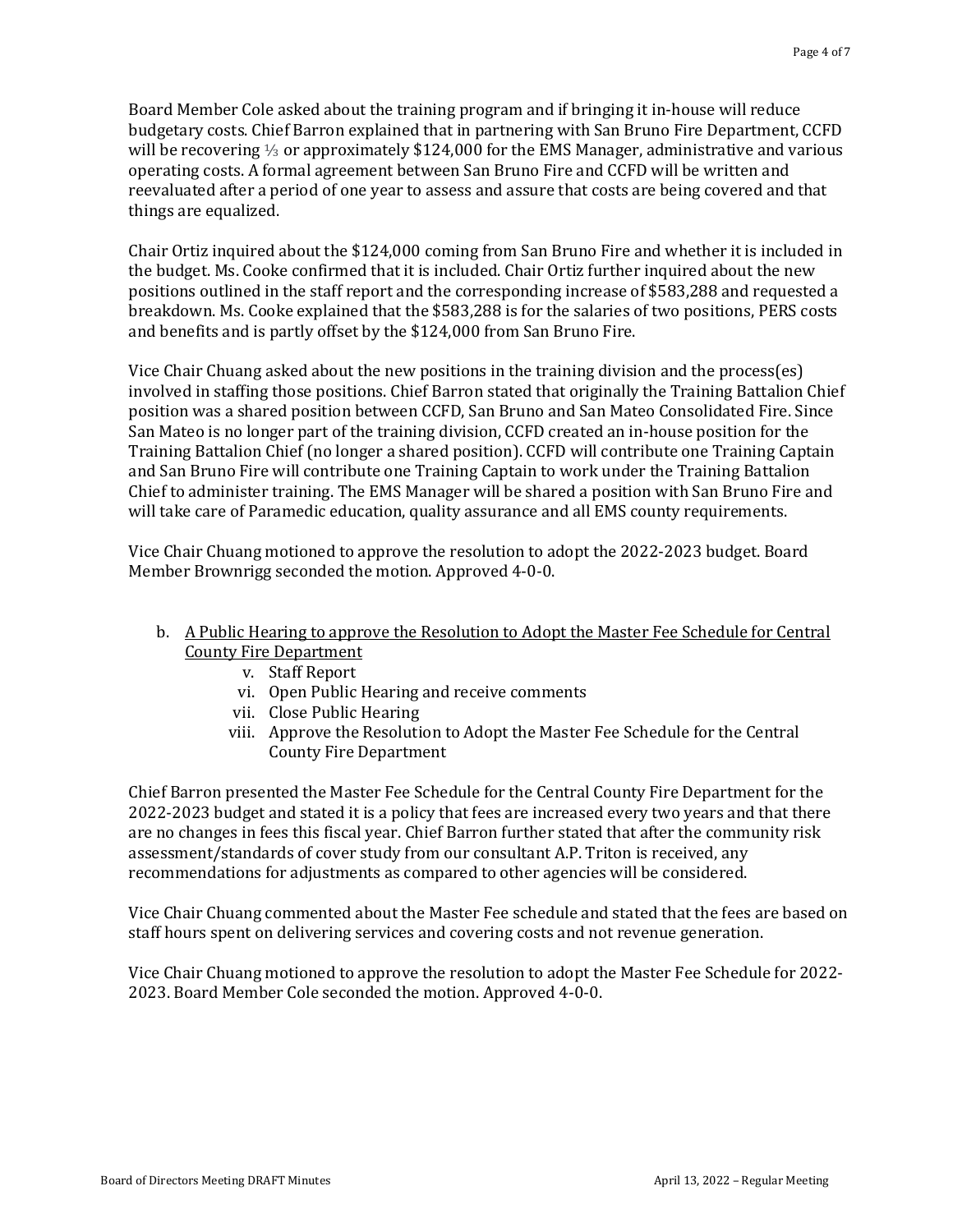#### **9. STAFF REPORTS**

Fire Chief's Update *(Oral Report)*

Chief Barron gave a brief update on the four priorities for CCFD:

#### • **WUI / Fire Prevention and Inspections**

- $\circ$  Burlingame and Millbrae have complaint-based systems for vegetation issues. Fire Marshal Reed is working with both cities to see if they would like to make any changes
- $\circ$  Town of Hillsborough ordinance mandates vegetation inspections in high hazard areas
	- In 2021, all 2,832 inspections were conducted
	- For 2022, the high hazard areas have been divided in to two zones, North and South
	- Each zone will be inspected every other year

#### • **Central County Fire Department Training Division**

- o In December, the Board was notified that San Mateo Consolidated Fire was not renewing its partnership in the Joint Training program. The Board approved the formation of an in-house training division for CCFD with a Training Battalion Chief, Training Captain and an EMS Manager
- o Captain Pat Murphy has accepted the Training Battalion Chief position. He will serve in the role for two years and then rotate back to the line as a Captain, and a junior Battalion Chief will be assigned to the Training Division
- o Negotiations with the Union to fill the Training Captain position are ongoing
- $\circ$  There are two applicants for the EMS Manager position through CalOpps. HR Manager Kristin Armbruster is working with staff for scheduling interviews and looking at late May as a target start date
- $\circ$  CCFD is working with legal counsel Jean Savaree on a formal agreement with San Bruno Fire for the Training Division

#### • **Standards of Cover Study**

o A draft is expected from our consultant, A.P. Triton, in May.

#### • **Succession Planning**

- $\circ$  Staffing is a moving target, and the goal is to be ahead of the curve. On the operations side, Paramedic numbers continue to be a priority. Recruit Kevin Rafferty is a Paramedic and is expected to graduate from the Academy in June. Lateral Firefighter/Paramedic Elliot Hopkins is scheduled to start April 25<sup>th</sup>. CCFD is looking at hiring three Lateral Firefighter/Paramedics in the next few months and an additional three to four Lateral Firefighter/Paramedics for the fall Academy due to promotions and retirements
- $\circ$  There is a Paramedic shortage across the nation. CCFD Medic numbers are good. The minimum number of Medics per the CCFD Firefighter MOU is 27; with Kevin and Elliot coming on board it will bring the number to 32
- o Recruitments are open for Account Technician and WUI Inspector (part/time) positions

Board Member Cole inquired about the costs for the WUI inspection program and whether the fee(s) paid by residents cover those costs. Chief Barron explained that the fees were structured to cover the costs.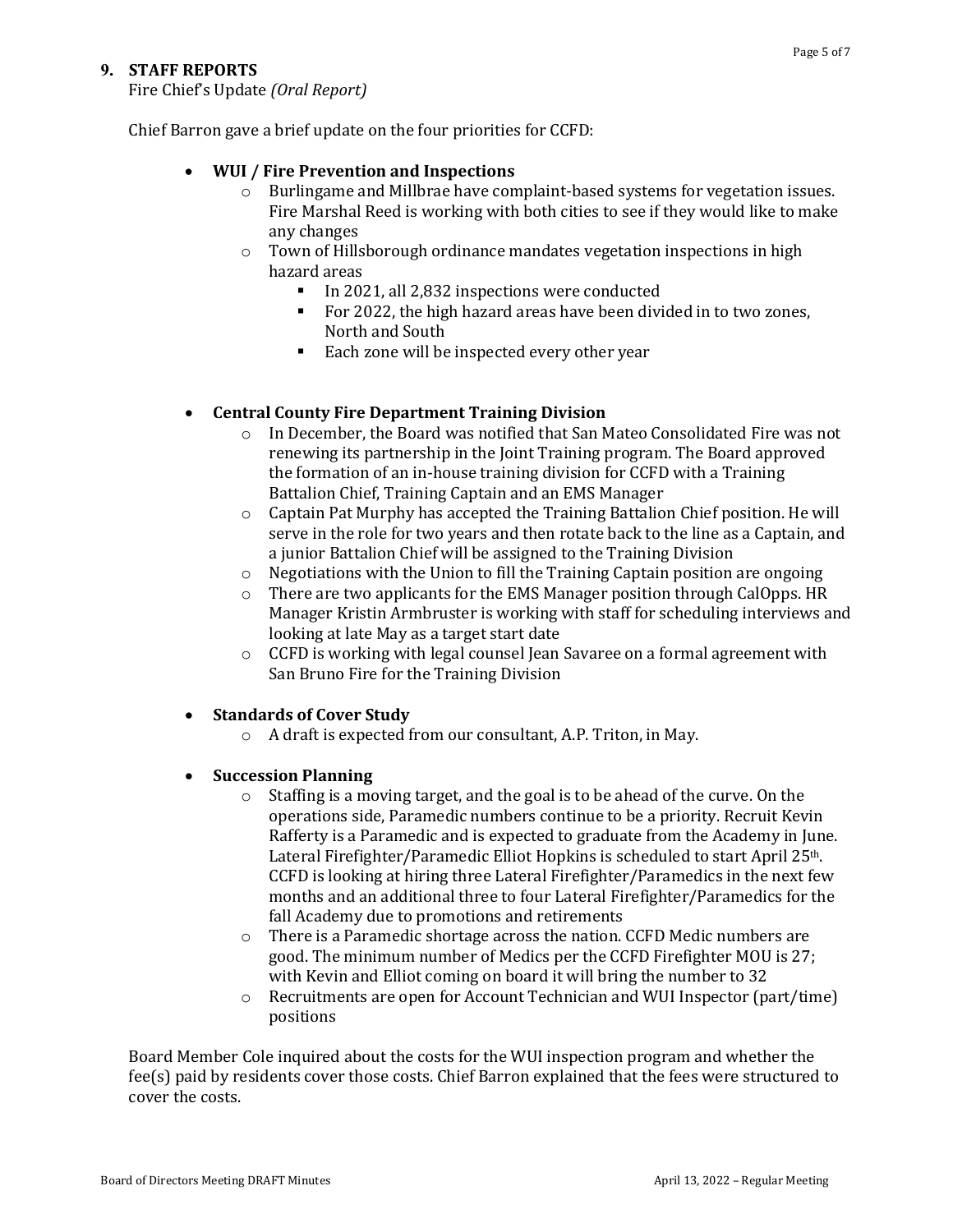Vice Chair Chuang shared that there have been many positive comments from residents about the WUI program and the mandated inspections and thanked Fire Marshal Reed and the Fire Prevention Team for their approach.

Vice Chair Chuang stated that in meeting with the A.P. Triton representatives, she learned that other agencies are also part of the community risk assessment/standards of cover study. Ms. Chuang further inquired about whether the findings of the study would include the other agencies or be CCFD specific. Chief Barron stated that while the county information is the same, each agency will receive an independent, specific report.

#### **10. NEW BUSINESS**

a. Resolution to Adopt the Salary Schedule for the Central County Fire Department

HR Manager Kristin Armbruster summarized the addition(s) to the Salary Schedule:

• Addition of the EMS Manager position and salary range

Vice Chair Chuang motioned to approve the resolution to adopt the salary schedule for Central County Fire Department. Board Member Brownrigg seconded the motion. Approved 4-0-0.

b. Resolution approving the amendments to the Class Specification for Training Battalion Chief

Ms. Armbruster gave an overview of the amendment(s) to the Class Specification for Training Battalion Chief:

• Change to the job description, noting the two-year rotation of the Training Battalion Chief

Board Member Cole motioned to approve the resolution to approve the Class Specification for the Training Battalion Chief. Vice Chair Chuang seconded the motion. Approved 4-0-0.

c. Resolution authorizing the Chief Administrative Officer to execute procurement of Self-Contained Breathing Apparatus (SCBA)

Board Secretary Rubina Ellam summarized the request to execute the procurement of SCBA equipment and reminded the board that at the December 8, 2021 meeting, the Board received information regarding the proposed procurement of SCBA equipment. At that time, staff was exploring the possibility of a joint purchase with San Mateo Consolidated Fire Department (SMC) to purchase the additional equipment not included in the grant purchase.

After discussions with the vendor, CCFD staff was able to obtain the same price per unit as the public bid used for the grant purchase allowing CCFD to make the purchase without entering into a joint purchase agreement with SMC Fire. The vendor provided a quote for the current pricing and will honor this pricing if approved within 30 days. The quote received from the vendor indicates a total of \$492,138.72, which is a savings of approximately \$87,000.

Board Member Cole inquired about the total number of SCBAs to be purchased. Ms. Ellam stated that 31 units are from the grant and this resolution will allow for 42 additional units to be purchased before pricing increases in May and before equipment ages out in 2023.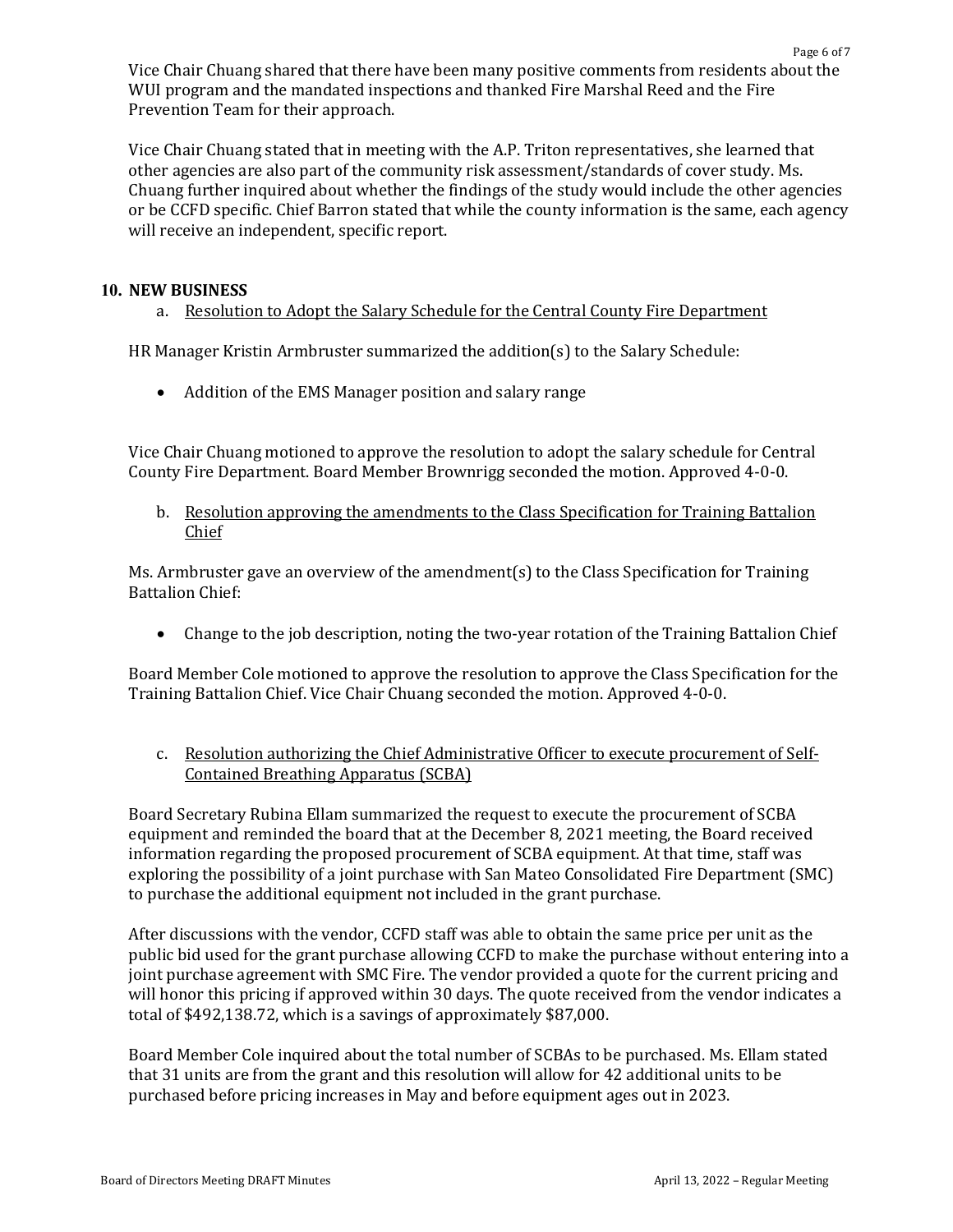Board Member Cole motioned to approve the resolution to authorize the Chief Administrative Officer to execute procurement of Self-Contained Breathing Apparatus (SCBA). Vice Chair Chuang seconded the motion. Approved 4-0-0.

#### **11. BOARD OF DIRECTORS' COMMENTS**

Chair Ortiz asked for comments. There were no additional comments from Board Members.

#### **12. ADJOURN TO CLOSED SESSION**

Meeting adjourned at 4:43 p.m. No closed session (canceled).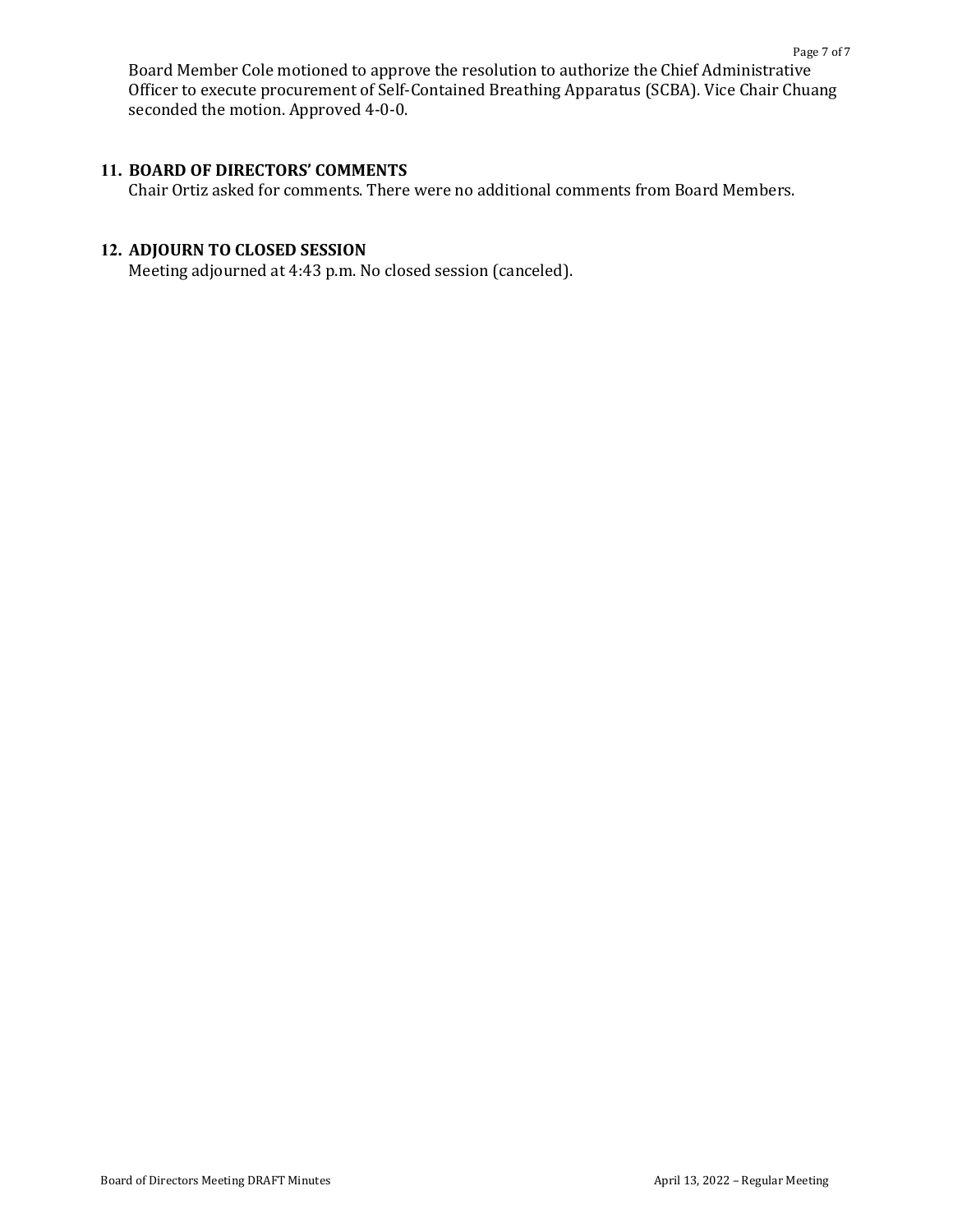

BOARD OF DIRECTORS MEETING MINUTES *(Unapproved)* Special Meeting | Tuesday May 10th, 2022

## **1. CALL TO ORDER**

The meeting was called to order by Chair Ortiz at 1:00 p.m.

#### **2. PLEDGE OF ALLEGIANCE**

**3. ROLL CALL** All Board Members were present.

#### **4. APPROVAL OF MINUTES**

There are no minutes for approval.

#### **5. REPORT OUT FROM CLOSED SESSION**

There was no report out; closed session for April 13, 2022 was canceled.

#### **6. PUBLIC COMMENTS – NON-AGENDA**

There were no public comments.

#### **7. CONSENT CALENDAR**

- a. Central County Fire Department Quarterly Report for Q3, Fiscal Year 2021-22
- b. Central County Fire Department Treasurer's Report for Q3, Fiscal Year 2021-22
- c. Resolution finding that meetings of the Central County Fire Department Fire Board via Teleconference protect against the ongoing and imminent health and safety risks posed by COVID-19 and determining that all such meetings will continue to be by teleconference pursuant to California Government Code Section 54953(e)

Vice-Chair Chuang motioned to approve items 7a, 7b, and 7c on the consent calendar. Board Member Cole seconded the motion. Approved 4-0-0.

#### **8. PUBLIC HEARING**

There were no public hearing items for this meeting.

#### **9. STAFF REPORTS**

There were no staff reports for this meeting.

#### **10. BOARD OF DIRECTORS' COMMENTS**

There were no additional comments from the Board Members.

#### **11. ADJOURNMENT**

Meeting was adjourned at 1:04pm.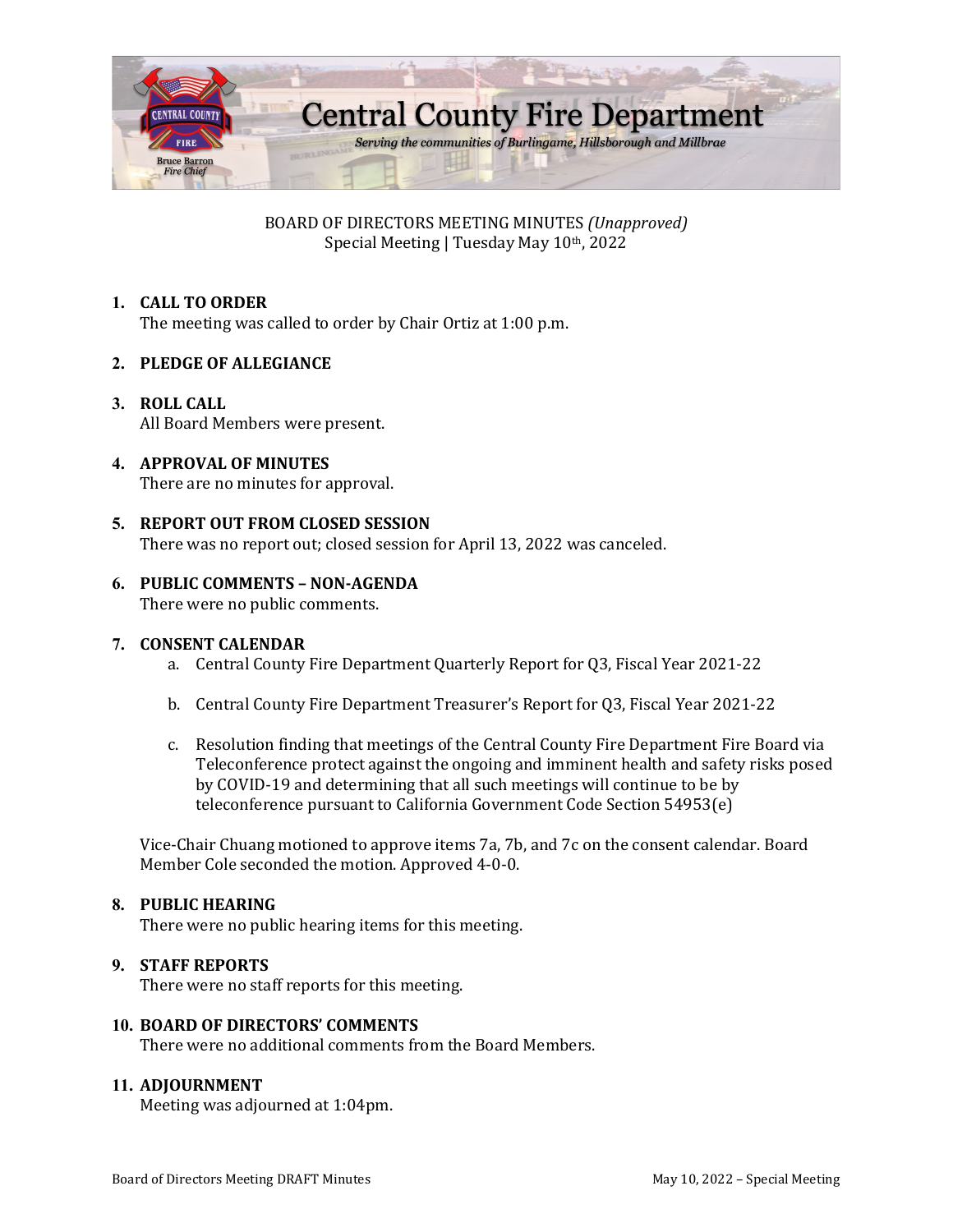

# **AGENDA ITEM:** 7a **STAFF REPORT MTG. DATE:** June 8, 2022

**TO:** Board of Directors

**DATE:** June 8, 2022

**FROM:** Jean Savaree, Department Counsel

- **APPROVED BY: \_\_\_\_\_\_\_\_\_\_\_\_\_\_\_\_\_\_\_\_\_\_\_\_\_\_\_\_\_** Ann E. Ritzma, CAO
- **SUBJECT:** Resolution Finding that Meetings of the Fire Board via Teleconference protect against the ongoing and imminent health and safety risks posed by COVID-19 and determining that all such meetings will continue to be by teleconference pursuant to California Government Code Section 54953(e)

## **Recommendation:**

Staff recommends that the Fire Board adopt the attached resolution, making the findings required under AB 361 (California Government Code Section 54953) to continue holding public meetings of the Fire Board by Zoom videoconference/teleconference to allow Board members, staff, and the public to attend meetings remotely.

# **Background and Discussion:**

On December 8, 2021, January 6, 2022, February 9, 2022, March 15, 2022, April 13, 2022, and May 10, 2022, the Fire Board approved resolutions that made the findings required to continue the Fire Board's practice of holding public meetings via Zoom videoconference pursuant to AB 361 (California Government Code Section 54953). Specifically, the resolutions found that:

- 
- 1) the declared state of emergency related to COVID-19 remained in effect;<br>2) State or local officials imposed or recommended measures to promote so State or local officials imposed or recommended measures to promote social distancing; and
- 3) meeting in person would present imminent risks to the health and safety or attendees.

Pursuant to AB 361, the Board's findings and authorization to continue meeting remotely cannot remain effective for more than thirty (30) days. As such, the Board must reconsider its determination at each of its meetings and reauthorize remote meetings until the Board no longer believes remote meetings are necessary.

The attached resolution includes findings similar to those made by the Fire Board on December 8, 2021, January 6, 2022, February 9, 2022, March 15, 2022, April 13, 2022, and May 10, 2022. Staff believes that these findings can be made again.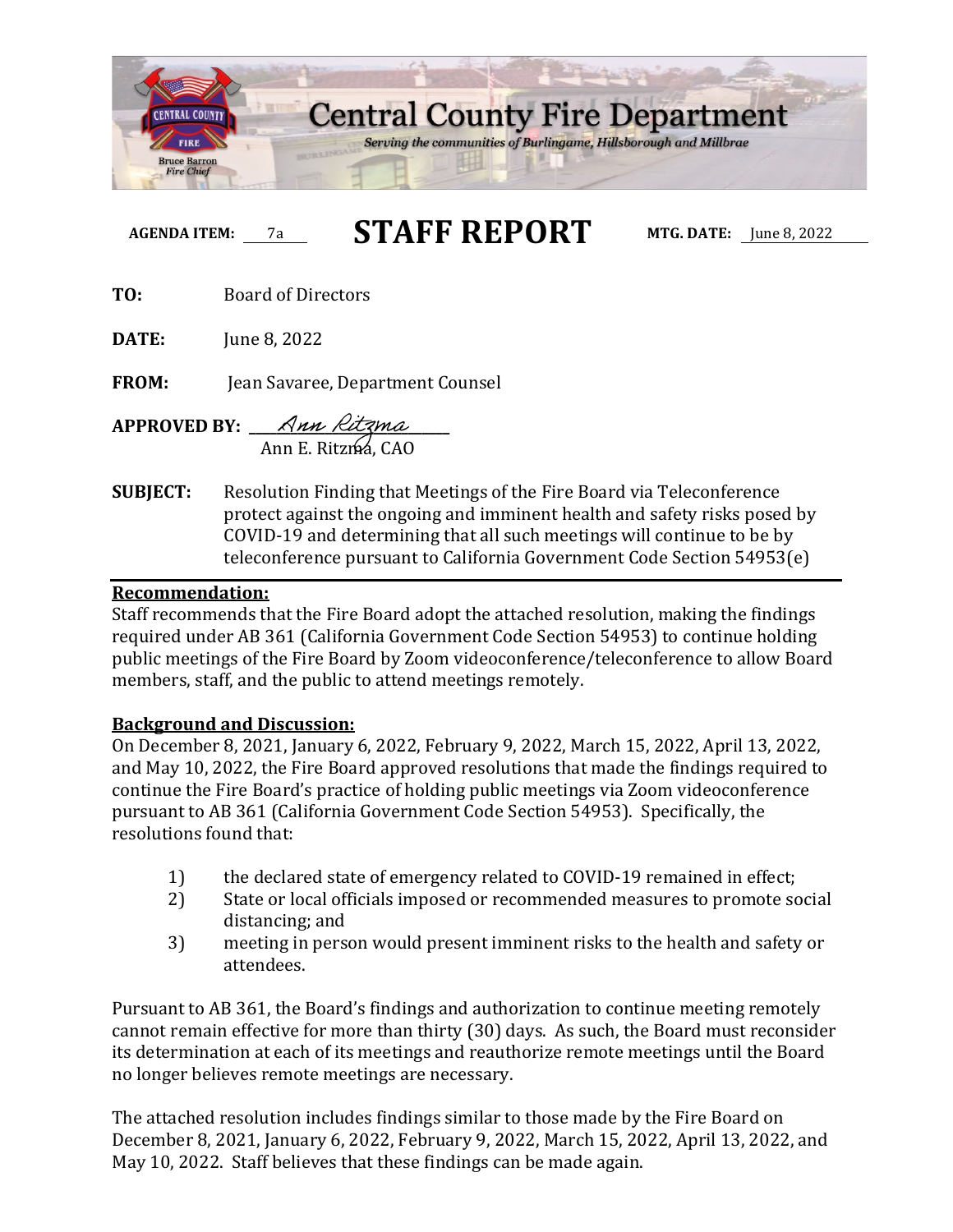On February 9, 2022, the San Mateo County Health Officer, in conjunction with health officers from the other Bay Area counties, announced that he would align the County with the State's masking requirements. While the State subsequently lifted its indoor masking requirements for vaccinated people on February 16, 2022, and for unvaccinated people on March 1, 2022, the California Department of Public Health (CDPH) continues to strongly recommend that all persons, regardless of vaccination status, continue indoor masking.

The San Mateo County Health Officer made a similar recommendation when announcing the County's alignment with the State. Specifically, County Health noted that "continuing to mask in indoor public settings, especially crowded or poorly ventilated spaces, remains the safest choice for an individual and protects those who are medically vulnerable or are not able to get vaccinated, like our youngest children." Further, the County recommended that "people should continue to choose layered prevention strategies, such as wearing wellfitted masks (N95 or double layer cloth over surgical are best); staying home and testing when symptomatic; testing before gatherings; and improving indoor ventilation in situations where these strategies can add protection for themselves and others."

Continuing to hold remote meetings is one of the least disruptive methods the Fire Board can utilize to protect against the ongoing threat of COVID-19 transmission. COVID-19 spreads easily and quickly through airborne droplets, particularly when indoors. While face coverings, testing, and ventilating indoor spaces can reduce transmission, they cannot eliminate the threat. Conducting remote meetings allows attendees to fully participate in each meeting without requiring that they gather in the same indoor space. Further, it allows members of public, staff, and members of the Fire Board to participate in meetings even if they have been exposed to COVID-19 or are experiencing symptoms of COVID-19.

Should the Fire Board approve the attached resolution, it would continue the practice of holding all public meetings of the Fire Board by Zoom. The Fire Board would revisit this determination at its next meeting, and each subsequent meeting, until the time that it no longer finds remote meetings necessary.

# **Conclusion**

As the California state of emergency in response to COVID-19 remains effective and because the CDPH and San Mateo County Health Officer strongly encourage face coverings for everyone in indoor public locations, Staff recommends that the Fire Board approve the attached resolution, which makes the findings required under AB 361 to continue meeting remotely by Zoom teleconference.

# **Attachments:**

1. Resolution Finding that Meetings of the Fire Board via Teleconference protect against the ongoing and imminent health and safety risks posed by COVID-19 and determining that all such meetings will continue to be by teleconference pursuant to California Government Code Section 54953(e)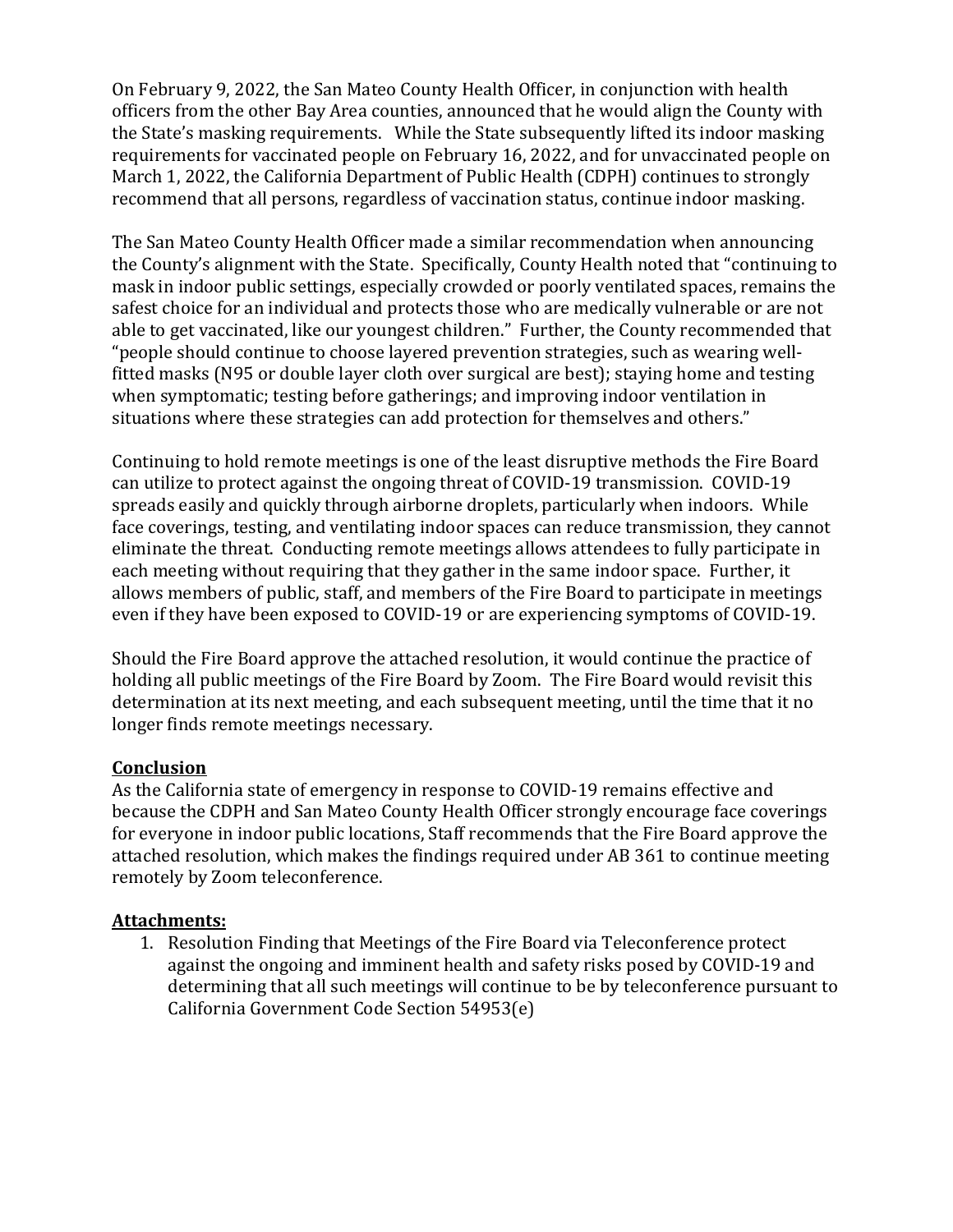## **RESOLUTION NO. 22-14**

# **RESOLUTION OF THE CENTRAL COUNTY FIRE DEPARTMENT FIRE BOARD FINDING THAT MEETINGS OF THE FIRE BOARD VIA TELECONFERENCE PROTECTS AGAINST THE ONGOING AND IMMINENT HEALTH AND SAFETY RISKS POSED BY COVID-19 AND DETERMINING THAT ALL SUCH MEETINGS WILL CONTINUE TO BE BY TELECONFERENCE PURSUANT TO CALIFORNIA GOVERNMENT CODE SECTION 54953(e)**

**WHEREAS,** on March 4, 2020, the Governor declared a state of emergency in response to the COVID-19 pandemic and California remains in a declared state of emergency; and

**WHEREAS,** on March 17, 2020, the Governor issued Executive Order N-29-20, temporarily suspending certain provisions of the Ralph M. Brown Act to allow local agencies to hold public meetings teleconference; and

**WHEREAS,** through subsequent Executive Orders, local agencies were able to continue holding public meetings by teleconference through September 30, 2021; and

**WHEREAS,** on an emergency basis, on September 16, 2021, the State adopted AB 361, codified at California Government Code Section 54953, which allows local agencies to continue meeting by teleconference under certain circumstances and after making certain findings; and

**WHEREAS,** the Central County Fire Department Fire Board has met by videoconference since March 2020 and found it to be an effective method of receiving public input, holding deliberations, and conducting the general business of the Board; and

**WHEREAS,** remote meetings held by videoconference, which also allow attendees to participate by telephone, allow attendees of the meetings to avoid the risk of potential COVID-19 exposure and allows those that may have been exposed or experiencing symptoms of COVID-19 to participate in meetings without posing a threat to other attendees; and

**WHEREAS,** the California Department of Public Health (CDPH) and San Mateo County Health Officer lifted their respective indoor mask requirements on February 16, 2022, but still "strongly recommend" that people wear masks when in indoor public settings; and

**WHEREAS,** the San Mateo County Health Officer continues to recommend additional strategies to prevent transmission of the COVID-19 virus, including staying home and testing when symptomatic, testing before gatherings, and improving indoor ventilation; and

**WHEREAS,** on December 8, 2021, the Fire Board considered the imminent risk to the health and safety of attendees at in-person meetings and the distancing measures required and recommended by Federal, State, and local health officials; and

**WHEREAS,** after such consideration, the Fire Board directed by resolution adopted on December 8, 2021, that all meetings of the Fire Board would continue to be held remotely via Zoom videoconference; and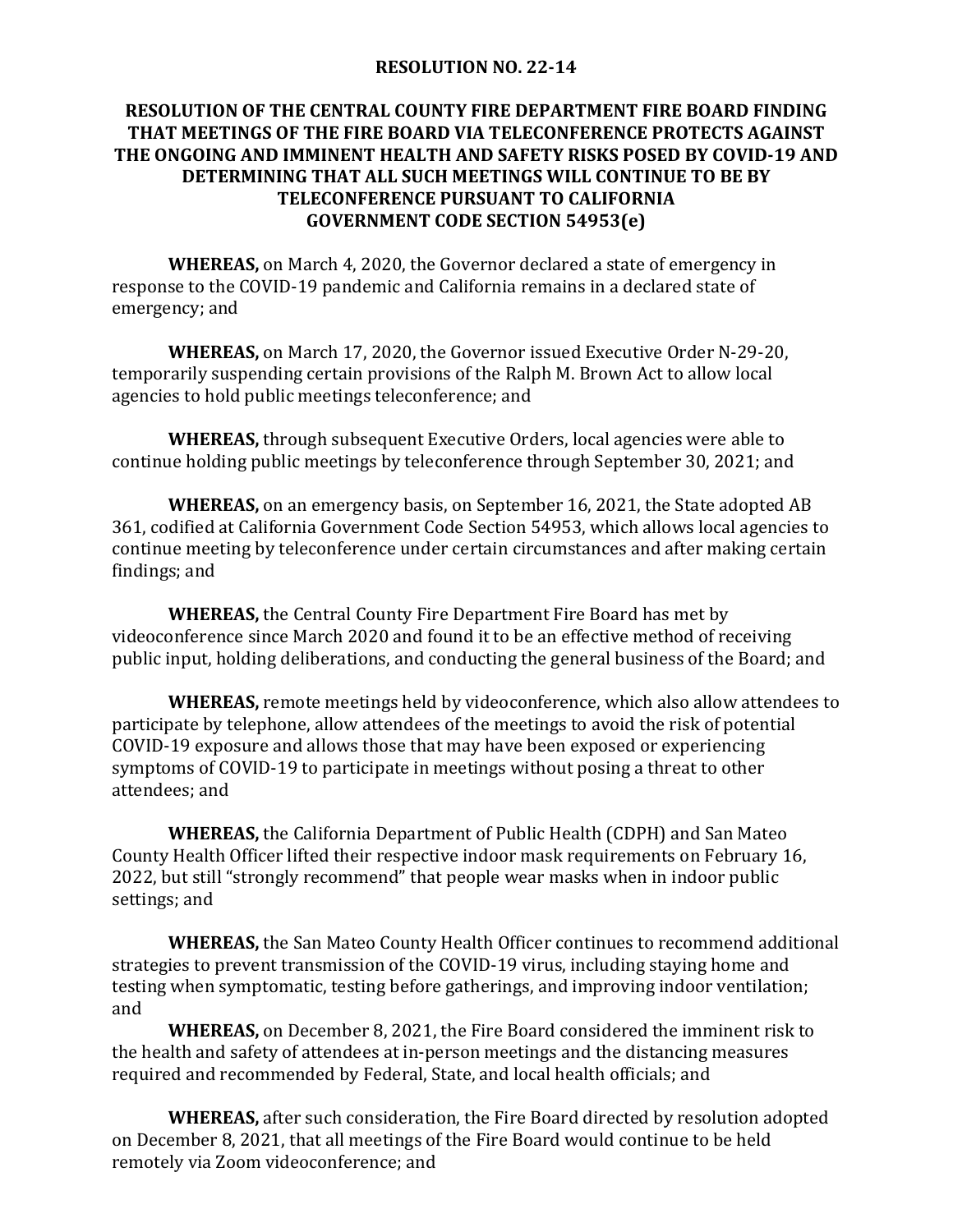**WHEREAS,** the Fire Board reconsidered its determination to continue remote meetings on January 6, 2022, February 9, 2022, March 15, 2022, April 13, 2022, and May 10, 2022 and each time found again that the ongoing threat of COVID-19 transmission required the Fire Board to continue meeting remotely; and

**WHEREAS,** the Fire Board has again reconsidered its determination to continue meeting remotely and again finds that meeting remotely is necessary due to the ongoing threat of COVID-19.

**NOW, THEREFORE, BE IT RESOLVED,** that Central County Fire Department Fire Board does find and declare as follows:

- 1. Since March 4, 2020, and continuing through the date of this Resolution, there has been a declared state of emergency in California in response to the COVID-19 pandemic; and
- 2. The California Department of Public Health and the San Mateo County Health Officer both strongly recommend that everyone wear face coverings in indoor public settings and take other social distancing measures to prevent COVID-19 transmission; and
- 3. Holding meetings in person creates an imminent risk to the health and safety of attendees; and
- 4. Holding remote meetings by videoconference/teleconference will prevent the possibility of COVID-19 transmission during those meetings and allow those who are at-risk or potentially suffering COVID-19 symptoms to participate in meetings without physically attending.

**NOW, THEREFORE BE IT FURTHER RESOLVED,** that the Fire Board directs that, for at least the next thirty days, after which time the Fire Board will review and determine whether this action remains necessary to protect the health and safety of meeting attendees, the Fire Board shall hold meetings remotely by Zoom videoconference. Any public comment period at any such meeting shall allow comments from members of the public attending remotely in the same form and fashion as would be taken during an inperson meeting. If at any time during any such meeting the ability to broadcast the meeting and accept public comments from remote attendees is disrupted, the Fire Board shall recess until the disruption is resolved or continue the meeting to a later date when videoconference/teleconference participation can be restored.

Approved at a regular meeting of the Board of Directors held by teleconference this 8<sup>th</sup> day of June, 2022.

Signed:

Ricardo Ortiz, Chair

Attest:

Rubina Ellam, Secretary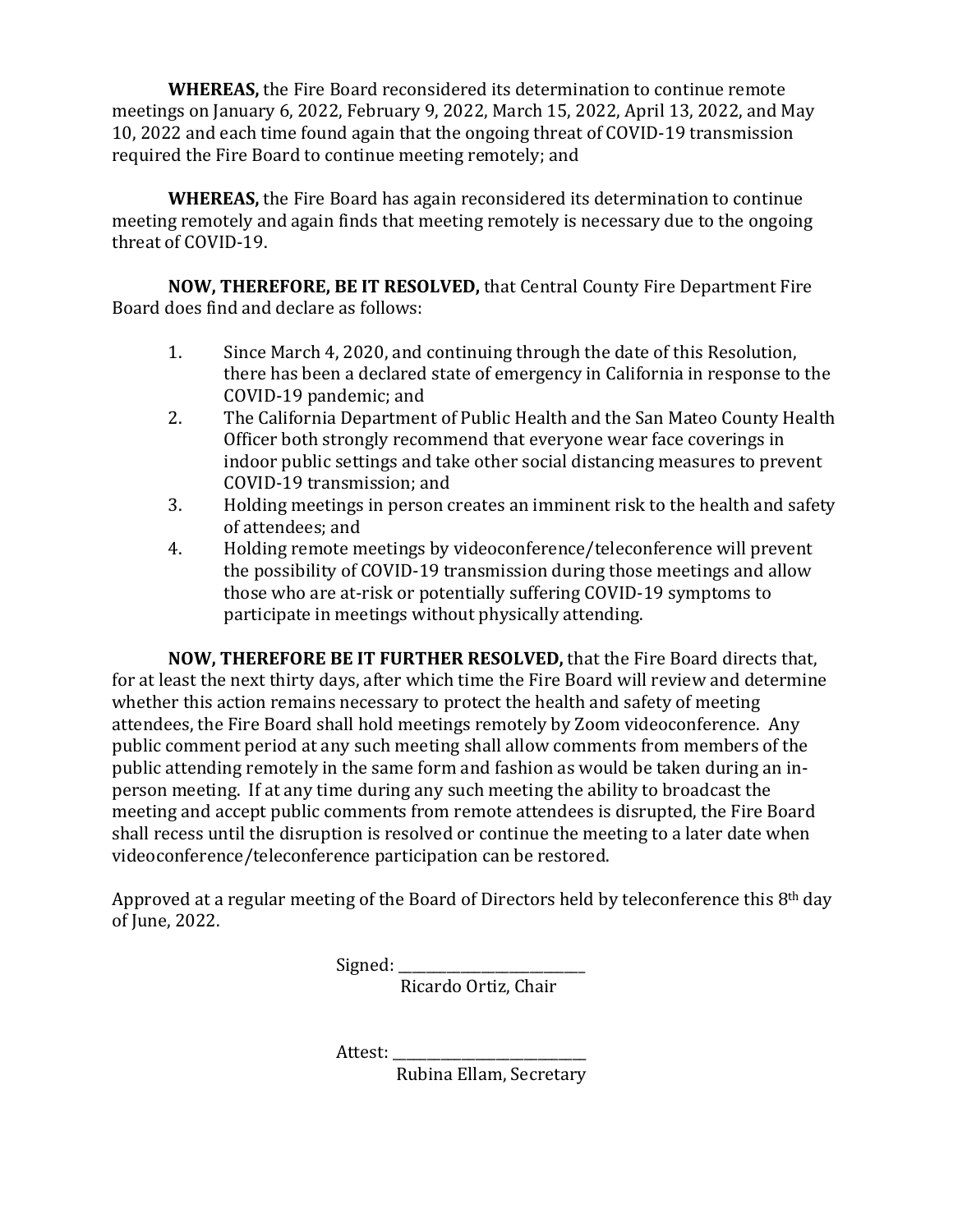I hereby certify that the foregoing is a true and correct copy of Resolution 22-14 adopted by the Board of Directors of the Central County Fire Department, San Mateo County, California, at its regular meeting held by teleconference on the 8th day of June, 2022 by the following vote of the members thereof:

| AYES:    | <b>Board Members:</b> |  |
|----------|-----------------------|--|
| NOES:    | Board Members:        |  |
| ABSENT:  | <b>Board Members:</b> |  |
| ABSTAIN: | <b>Board Members:</b> |  |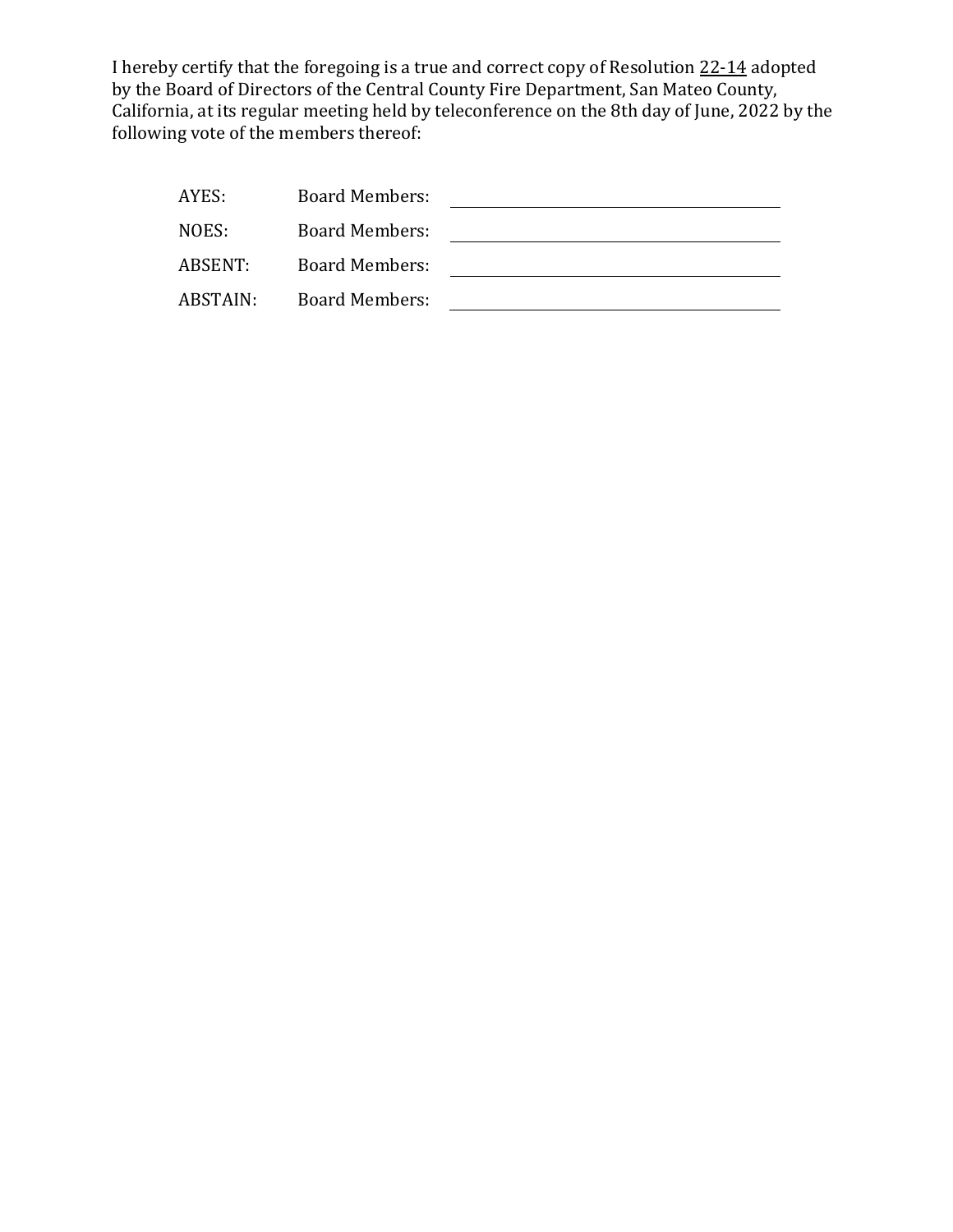

**AGENDA ITEM:** 7b **STAFF REPORT MTG. DATE:** June 8, 2022

**TO:** Board of Directors

**DATE:** June 8, 2022

**FROM:** Bruce Barron, Fire Chief

**APPROVED BY: \_\_\_\_\_\_\_\_\_\_\_\_\_\_\_\_\_\_\_\_\_\_\_\_\_\_\_\_\_** Ann E. Ritzma, CAO

**SUBJECT:** Resolution authorizing the Chief Administrative Officer to execute the purchase of two staff pick-up vehicles

## **Recommendation:**

Staff recommends the Board approve the resolution authorizing the Chief Administrative Officer to execute the purchase of two staff pick-up vehicles.

# **Background:**

The FY 21/22 adopted budgeted includes replacement funds for one command vehicle in the amount of \$65,500. Staff is requesting to purchase two staff pick-up vehicles instead of one command vehicle.

At the April 13th Board meeting, the Board approved and adopted the FY 22/23 budget which includes the addition of two FTEs for the new CCFD Training Division. The purchase of two staff pick-up vehicles would allow for a vehicle to be assigned to each of the new FTEs in the Training Division.

# **Fiscal Impact:**

The cost of the two vehicles is \$90,686.15. There are sufficient funds in the replacement fund for this purchase.

## **Attachments:**

- 1. Resolution authorizing the Chief Administrative Officer to execute the purchase of two staff pick-up vehicles
- 2. Quote from Elk Grove/Winner Chevrolet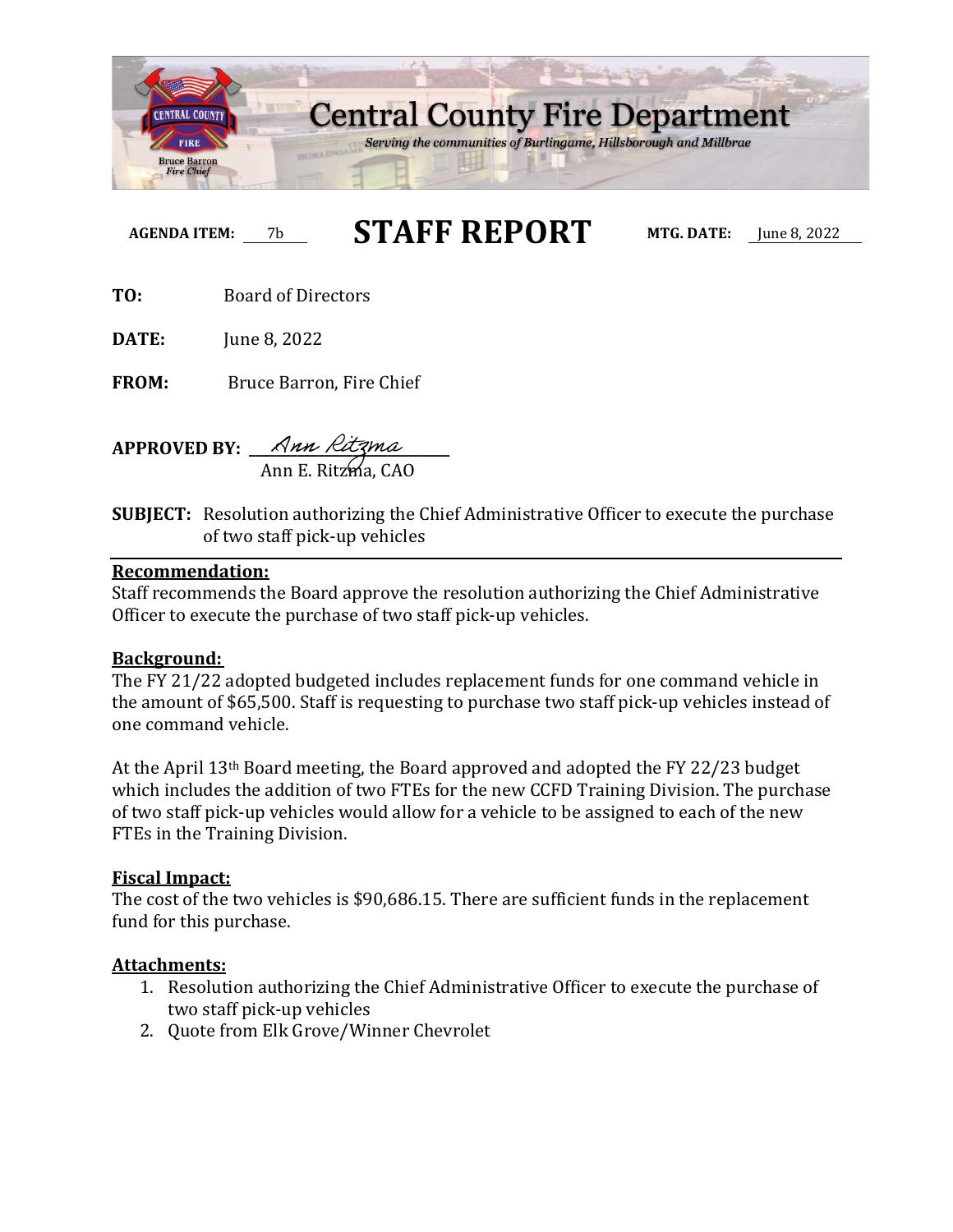## **RESOLUTION NO. 22-15**

#### **RESOLUTION AUTHORIZING THE CHIEF ADMINISTRATIVE OFFICER TO EXECUTE THE PURCHASE OF TWO STAFF VEHICLES**

**RESOLVED,** by the Board of Directors of the Central County Fire Department, County of San Mateo, State of California that,

**WHEREAS,** the FY 21/22 adopted budgeted includes replacement funds for one command vehicle in the amount of \$65,500; and

**WHEREAS,** staff is requesting to purchase two staff pick-up vehicles instead of one command vehicle; and

**WHEREAS,** the purchase of two staff pick-up vehicles would allow for a vehicle to be assigned to each of the new FTEs in the Training Division; and

**WHEREAS,** the cost of the two vehicles is \$90,686.15; and

**WHEREAS,** there are sufficient funds in the replacement fund for this purchase.

**NOW THEREFORE, BE IT FURTHER RESOLVED** that the Board of Directors of the Central County Fire Department adopts the resolution authorizing the Chief Administrative Officer to execute the purchase of two staff pick-up vehicles.

Approved at a special meeting of the Board of Directors held by teleconference this  $8<sup>th</sup>$  day of June, 2022.

Signed: \_\_\_\_\_\_\_\_\_\_\_\_\_\_\_\_\_\_\_\_\_\_\_\_\_\_\_

Ricardo Ortiz, Chair

Attest:

Rubina Ellam, Secretary

I hereby certify that the foregoing is a true and correct copy of Resolution 22-15 adopted by the Board of Directors of Central County Fire Department, at its regular meeting held by teleconference on the  $8<sup>th</sup>$  day of June 2022 by the following vote of the members thereof:

| AYES:    | Board Members:        |  |
|----------|-----------------------|--|
| NOES:    | Board Members:        |  |
| ABSENT:  | Board Members:        |  |
| ABSTAIN: | <b>Board Members:</b> |  |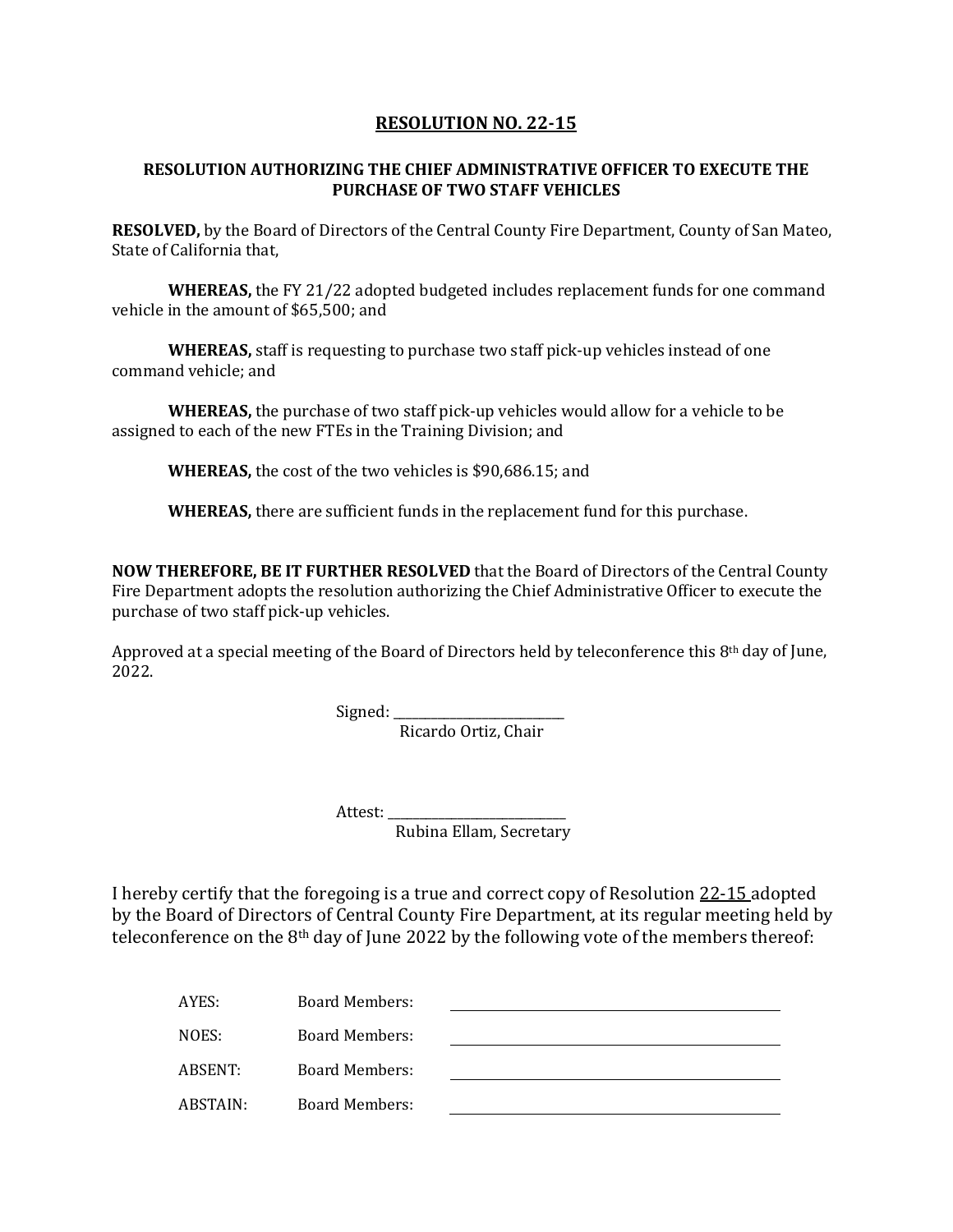

# **AGENDA ITEM:** 9a **STAFF REPORT MTG. DATE:** June 8, 2022

**TO:** BOARD OF DIRECTORS

DATE: **DATE:** June 8, 2022

FROM: Kristin Armbruster, Human Resources Manager

**APPROVED BY: \_\_\_\_\_\_\_\_\_\_\_\_\_\_\_\_\_\_\_\_\_\_\_\_\_\_\_\_\_\_\_\_\_** Ann E. Ritzma, CAO

**SUBJECT:** Resolution to Adopt the Salary Schedule for the Central County Fire Department

#### **Recommendation:**

Adopt the resolution adopting the salary schedule for the Central County Fire Department.

#### **Background:**

At the April 13, 2022 meeting, the Fire Board approved 3.0% cost of living increases for the Management, Clerical and Mechanic units, and the Community Risk and Resiliency Specialist position. The salary schedule has been updated to reflect these changes.

The California Public Employees Retirement System requires the governing body to adopt the pay schedule at a public meeting.

#### **Fiscal Impact:**

The adopted budget for fiscal year 2022-23 includes the approved cost of living increases.

#### **Attachments:**

- 1. Resolution Adopting the Salary Schedule for Central County Fire Department
- 2. Central County Fire Department Salary Schedule, effective June 8, 2022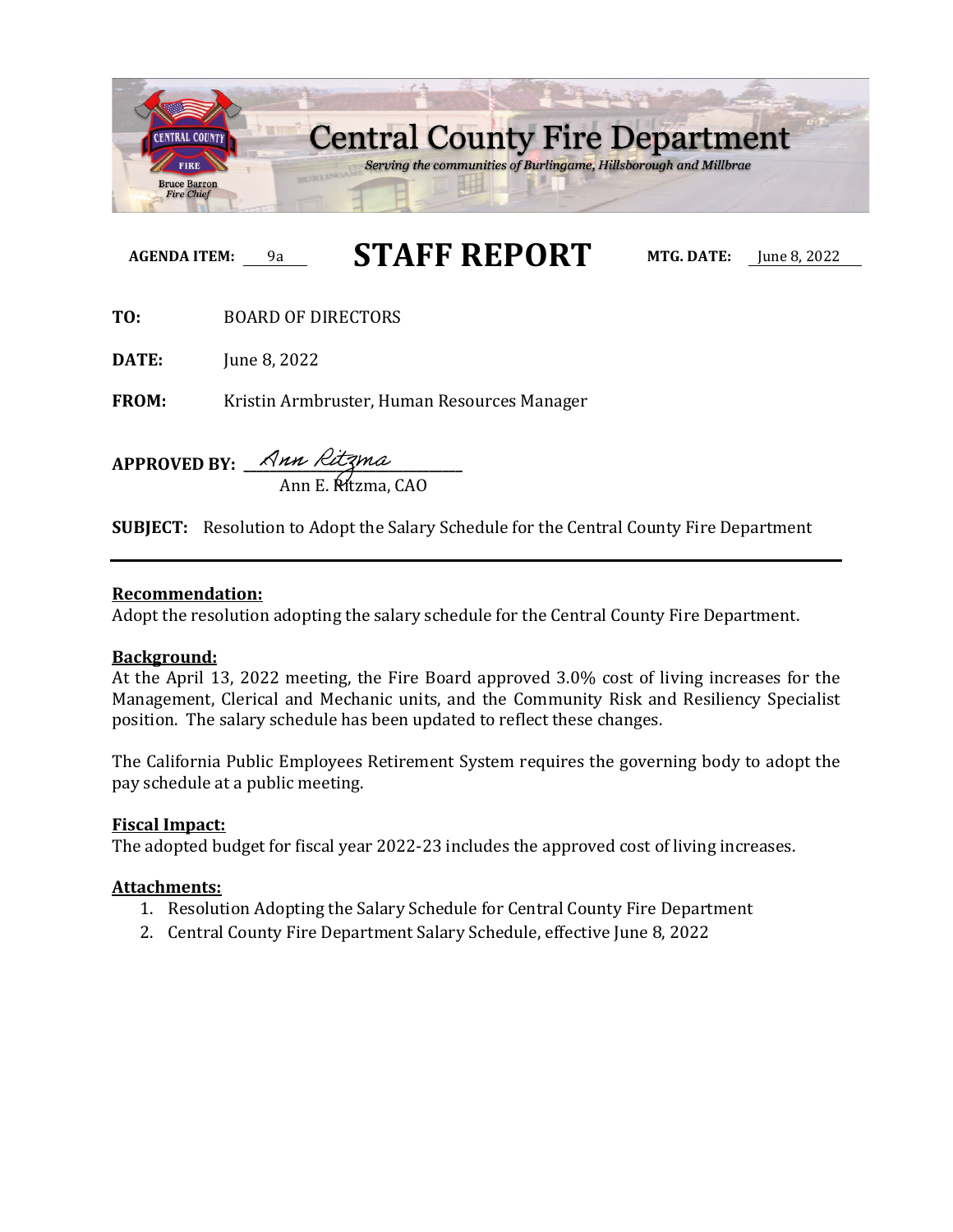# **RESOLUTION 22-16**

# **RESOLUTION OF THE BOARD OF DIRECTORS OF THE CENTRAL COUNTY FIRE DEPARTMENT ADOPTING THE SALARY SCHEDULE FOR CENTRAL COUNTY FIRE DEPARTMENT**

**RESOLVED,** by the Board of Directors of the Central County Fire Department, County of San Mateo, State of California that,

**WHEREAS,** Central County Fire Department has established compensation rates for all positions in Central County Fire Department; and

**WHEREAS,** Central County Fire Department desires to provide competitive salaries and has determined that a cost of living increase is appropriate; and

**WHEREAS,** California Public Employees Retirement System requires a pay schedule to be adopted by the governing body of the agency at a public meeting; and

**WHEREAS,** Central County Fire Department desires to meet the requirements of the Public Employees Retirement System

**NOW THEREFORE, BE IT RESOLVED,** that the Board of Directors of the Central County Fire Department adopts the Salary Schedule with changes effective June 8, 2022:

Cost of living increases of 3.0% for Management, Clerical, Mechanics and Community Risk and Resiliency Specialist units/positions, effective July 5, 2022.

Approved at a regular meeting of the Board of Directors at held by teleconference this 8<sup>th</sup> day of June, 2022.

SIGNED: \_\_\_\_\_\_\_\_\_\_\_\_\_\_\_\_\_\_\_\_\_\_\_\_\_\_\_\_\_\_\_\_\_\_\_\_\_

Ricardo Ortiz, Chair

ATTEST: \_\_\_\_\_\_\_\_\_\_\_\_\_\_\_\_\_\_\_\_\_\_\_\_\_\_\_\_\_\_\_\_\_\_\_\_\_

Rubina Ellam, Secretary

I hereby certify that the foregoing is a true and correct copy of Resolution 22-16 adopted by the Board of Directors of Central County Fire Department, at its regular meeting held by teleconference on the 8th day of June 2022 by the following vote of the members thereof:

| AYES:    | <b>Board Members:</b> |  |
|----------|-----------------------|--|
| NOES:    | <b>Board Members:</b> |  |
| ABSENT:  | <b>Board Members:</b> |  |
| ABSTAIN: | <b>Board Members:</b> |  |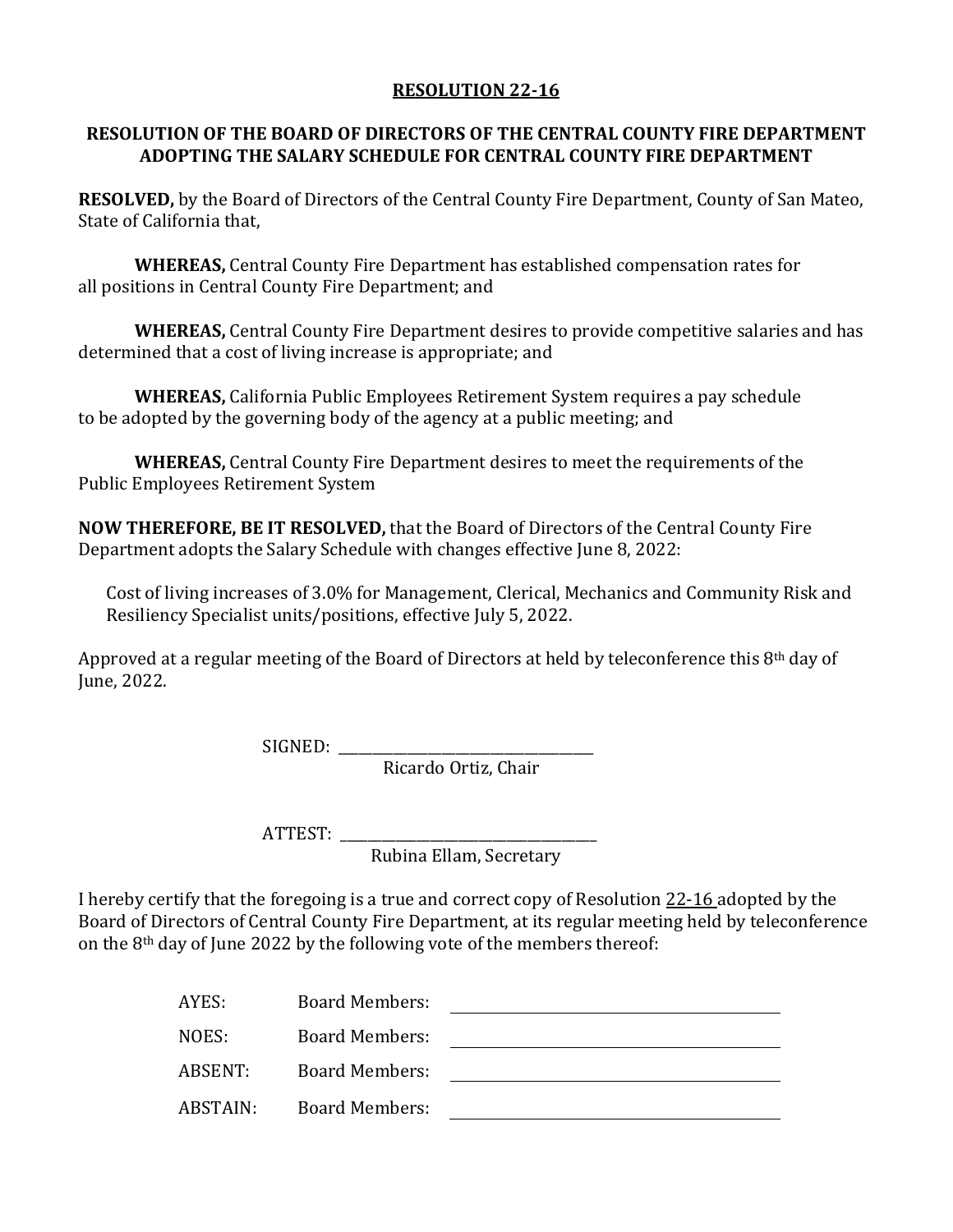# **Central County Fire Department**

**Salary Schedule - Adopted June 8, 2022**

| <b>Clerical Unit</b>            |           |         |         |         |         |         |
|---------------------------------|-----------|---------|---------|---------|---------|---------|
| <b>Effective Date</b>           |           | A       | B       | C       | D       | Е       |
| <b>Office Assistant I</b>       | Bi-weekly | 2,199   | 2,309   | 2,424   | 2,545   | 2,673   |
| 7/4/2022                        | Monthly   | 4,765   | 5,003   | 5,252   | 5,514   | 5,791   |
|                                 | Annually  | 57,174  | 60,034  | 63,024  | 66,170  | 69,491  |
|                                 |           |         |         |         |         |         |
| <b>Office Assistant II</b>      | Bi-weekly | 2,419   | 2,540   | 2,667   | 2,800   | 2,940   |
| 7/4/2022                        | Monthly   | 5,241   | 5,503   | 5,779   | 6,067   | 6,370   |
|                                 | Annually  | 62,894  | 66,040  | 69,342  | 72,800  | 76,440  |
|                                 |           |         |         |         |         |         |
| <b>Administrative Assistant</b> | Bi-weekly | 2,721   | 2,857   | 3,000   | 3,150   | 3,308   |
| 7/4/2022                        | Monthly   | 5,896   | 6,190   | 6,500   | 6,825   | 7,166   |
|                                 | Annually  | 70,746  | 74,282  | 78,000  | 81,900  | 85,995  |
| <b>Management Assistant</b>     | Bi-weekly | 3,266   | 3,429   | 3,600   | 3,780   | 3,969   |
| 7/4/2022                        | Monthly   | 7,076   | 7,430   | 7,800   | 8,190   | 8,600   |
|                                 | Annually  | 84,916  | 89,154  | 93,600  | 98,280  | 103,194 |
|                                 |           |         |         |         |         |         |
| <b>Accounting Technician</b>    | Bi-weekly | 3,064   | 3,217   | 3,378   | 3,547   | 3,724   |
| 7/4/2022                        | Monthly   | 6,639   | 6,970   | 7,319   | 7,685   | 8,069   |
|                                 | Annually  | 79,664  | 83,642  | 87.828  | 92,222  | 96,824  |
|                                 |           |         |         |         |         |         |
| <b>Senior Accounting</b>        | Bi-weekly | 3,370   | 3,538   | 3,715   | 3,901   | 4,096   |
| <b>Technician</b>               | Monthly   | 7,302   | 7,666   | 8,049   | 8,452   | 8,875   |
| 7/4/2022                        | Annually  | 87,620  | 91,988  | 96,590  | 101,426 | 106,496 |
| <b>Community Risk and</b>       | Bi-weekly | 3,867   | 4,060   | 4,263   | 4,476   | 4,700   |
| <b>Resiliency Specialist</b>    | Monthly   | 8,378   | 8,797   | 9,237   | 9,698   | 10,183  |
| 7/4/2022                        | Annually  | 100,534 | 105,561 | 110,839 | 116,381 | 122,200 |
|                                 |           |         |         |         |         |         |
| <b>Fire Prevention</b>          | Bi-weekly | 3,721   | 3,907   | 4,103   | 4,308   | 4,523   |
| <b>Specialist</b>               | Monthly   | 8,062   | 8,465   | 8,889   | 9,333   | 9,800   |
| 7/4/2022                        | Annually  | 96,748  | 101,586 | 106,665 | 111,998 | 117,598 |
|                                 |           |         |         |         |         |         |
| Temp - clerical                 | Hourly    | 15.00   |         |         |         | 35.00   |
| 7/4/2022                        |           |         |         |         |         |         |
| Temp - Technician               | Hourly    | 29.00   |         |         |         | 38.00   |
| 7/4/2022                        |           |         |         |         |         |         |

#### **Management Employees**

Effective Date **A B C D E Deputy Fire Chief** Bi-weekly 7,896 8,291 8,706 9,141 9,598 7/4/2022 Monthly 17,108 17,964 18,863 19,806 20,796 7/4/2022 | Monthly | 17,108 | 17,964 | 18,863 | 19,806 | 20,796 Annually 205,296 215,566 226,356 237,666 249,548 **Fire Chief** Bi-weekly **8,909 9,355 9,822 10,313 10,829** 7/4/2022 Monthly 19,303 20,268 21,281 22,346 23,463 Annually 231,635 243,217 255,378 268,147 281,554 **Administrative Services** Bi-weekly **1,994** 5,244 5,506 5,781 6,070 **Manager** Monthly 10,820 11,362 11,930 12,526 13,152 **Manager** Monthly 10,820 11,362 11,930 12,526 13,152 7/4/2022 Annually 129,844 136,344 143,156 150,306 157,820 **Emergency Medical Services** Bi-weekly **5,379 5,648 5,930 6,227 6,538 Manager** Monthly 1 11,655 12,237 12,848 13,492 14,167 4/13/2022 Annually 2010 139,854 146,848 154,180 161,902 170,000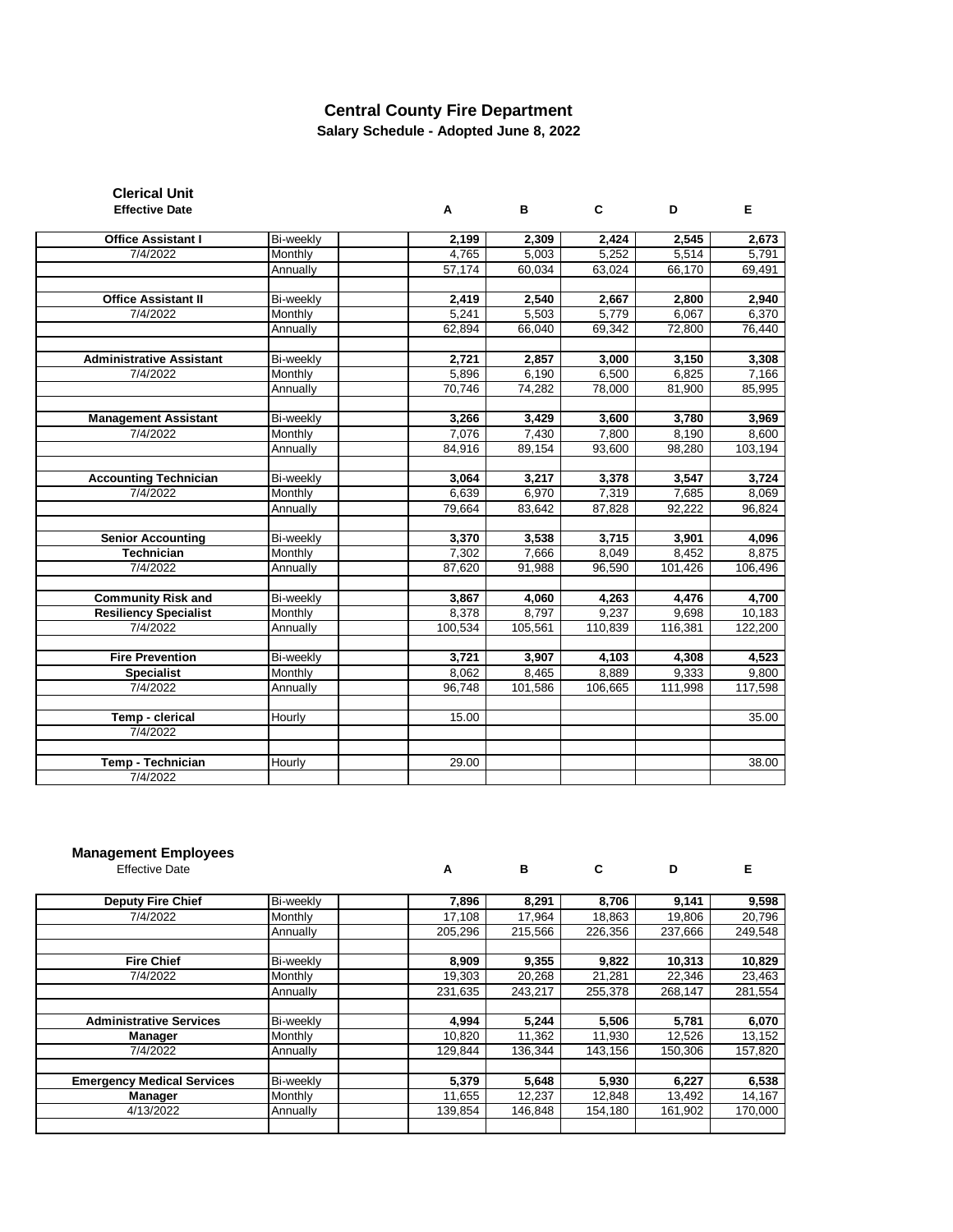## **Salary Schedule - Adopted June 8, 2022 Central County Fire Department**

| <b>Shop Services</b>  |
|-----------------------|
| <b>Effective Date</b> |

Effective Date **A B C D E**

| <b>Emergency Vehicle Technician I</b>   | Bi-weekly | 3,221   | 3,382   | 3,551   | 3.729   | 3,915   |
|-----------------------------------------|-----------|---------|---------|---------|---------|---------|
|                                         |           |         |         |         |         |         |
| 7/4/2022                                | Monthly   | 6,979   | 7.328   | 7.694   | 8,080   | 8,484   |
|                                         | Annually  | 83,746  | 87,932  | 92,326  | 96,954  | 101,802 |
|                                         |           |         |         |         |         |         |
| <b>Emergency Vehicle Technician II</b>  | Bi-weekly | 3,544   | 3,721   | 3,907   | 4,102   | 4,307   |
| 7/4/2022                                | Monthly   | 7.679   | 8,062   | 8,465   | 8,888   | 9,332   |
|                                         | Annually  | 92.144  | 96.746  | 101,582 | 106,652 | 111,982 |
|                                         |           |         |         |         |         |         |
| <b>Emergency Vehicle Technician III</b> | Bi-weekly | 4,252   | 4,465   | 4,688   | 4,922   | 5,168   |
| 7/4/2022                                | Monthly   | 9,213   | 9,674   | 10,157  | 10,664  | 11,198  |
|                                         | Annually  | 110,552 | 116,090 | 121,888 | 127,972 | 134,378 |
|                                         |           |         |         |         |         |         |

#### **Fire Units**

Effective Date

| For those hired prior to May 1, 2012 | А         | в          | C          | D          |            |            |
|--------------------------------------|-----------|------------|------------|------------|------------|------------|
|                                      |           |            |            |            |            |            |
| <b>Fire Fighter</b>                  | Bi-weekly | 4,016.07   | 4,216.87   | 4.427.71   | 4,649.10   | 4,881.55   |
| 56 hour                              | Monthly   | 8,701.49   | 9,136.55   | 9,593.37   | 10,073.05  | 10,576.69  |
| 7/5/2021                             | Annually  | 104,417.82 | 109,638.62 | 115,120.46 | 120,876.60 | 126,920.30 |
|                                      |           |            |            |            |            |            |
| <b>Fire Fighter</b>                  | Bi-weekly | 4,397.59   | 4,617.47   | 4,848.34   | 5,090.76   | 5,345.30   |
| 40 hour                              | Monthly   | 9.528.11   | 10,004.52  | 10,504.74  | 11,029.98  | 11,581.48  |
| 7/5/2021                             | Annually  | 114,337.34 | 120.054.22 | 126,056.84 | 132,359.76 | 138,977.80 |
|                                      |           |            |            |            |            |            |

| For those hired after May 1, 2012 |           | Trainee   | Probationary | А          | в          |            | D          |            |
|-----------------------------------|-----------|-----------|--------------|------------|------------|------------|------------|------------|
| <b>Fire Fighter</b>               | Bi-weekly | 3,477.11  | 3,650.97     | 4,016.07   | 4,216.87   | 4.427.71   | 4,649.10   | 4,881.55   |
| 56 hour                           | Monthly   | 7,533.74  | 7,910.44     | 8,701.49   | 9,136.55   | 9,593.37   | 10,073.05  | 10,576.69  |
| 7/5/2021                          | Annually  | 90.404.86 | 94,925.22    | 104.417.82 | 109,638.62 | 115.120.46 | 120.876.60 | 126,920.30 |
|                                   |           |           |              |            |            |            |            |            |
| <b>Fire Fighter</b>               | Bi-weekly | 3,807.44  | 3,997.81     | 4,397.59   | 4,617.47   | 4.848.34   | 5,090.76   | 5,345.30   |
| 40 hour                           | Monthly   | 8.249.45  | 8,661.92     | 9,528.11   | 10,004.52  | 10,504.74  | 11.029.98  | 11,581.48  |
| 7/5/2021                          | Annually  | 98,993.44 | 103,943.06   | 114,337.34 | 120.054.22 | 126,056.84 | 132.359.76 | 138.977.80 |
|                                   |           |           |              |            |            |            |            |            |

18 months 12 months 12 months 12 months 12 months total of 18 months

|                        |           | А          | в          | С          | D          | Е          |
|------------------------|-----------|------------|------------|------------|------------|------------|
| <b>Fire Captain</b>    | Bi-weekly | 4,824.14   | 5,065.35   | 5,318.62   | 5,584.55   | 5,863.77   |
| 56 hour                | Monthly   | 10,452.30  | 10,974.93  | 11,523.68  | 12,099.86  | 12,704.84  |
| 7/5/2021               | Annually  | 125,427.64 | 131,699.10 | 138,284.12 | 145,198.30 | 152,458.12 |
|                        |           |            |            |            |            |            |
| <b>Fire Captain</b>    | Bi-weekly | 5,234.19   | 5,495.90   | 5,770.70   | 6,059.23   | 6,362.19   |
| 40 hour                | Monthly   | 11,340.75  | 11,907.78  | 12,503.18  | 13,128.33  | 13,784.75  |
| 7/5/2021               | Annually  | 136,088.94 | 142,893.40 | 150,038.20 | 157,539.98 | 165,416.94 |
|                        |           |            |            |            |            |            |
| <b>Battalion Chief</b> | Bi-weekly | 6,594.57   | 6,924.30   | 7,270.51   | 7,634.04   | 8,015.74   |
| 56 hour                | Monthly   | 14,288.24  | 15,002.65  | 15,752.77  | 16,540.42  | 17,367.44  |
| 7/5/2021               | Annually  | 171,458.82 | 180,031.80 | 189,033.26 | 198.485.04 | 208.409.24 |
|                        |           |            |            |            |            |            |
| <b>Battalion Chief</b> | Bi-weekly | 7,154.68   | 7,512.41   | 7,888.03   | 8,282.43   | 8,696.55   |
| 40 hour                | Monthly   | 15,501.81  | 16,276.89  | 17,090.73  | 17,945.27  | 18,842.53  |
| 7/5/2021               | Annuallv  | 186,021.68 | 195.322.66 | 205.088.78 | 215.343.18 | 226,110.30 |
|                        |           |            |            |            |            |            |
| <b>Fire Marshal</b>    | Bi-weekly | 7,154.68   | 7,512.41   | 7.888.03   | 8.282.43   | 8,696.55   |
| 40 hour                | Monthly   | 15,501.81  | 16,276.89  | 17,090.73  | 17,945.27  | 18,842.53  |
| 7/5/2021               | Annually  | 186,021.68 | 195,322.66 | 205,088.78 | 215,343.18 | 226,110.30 |